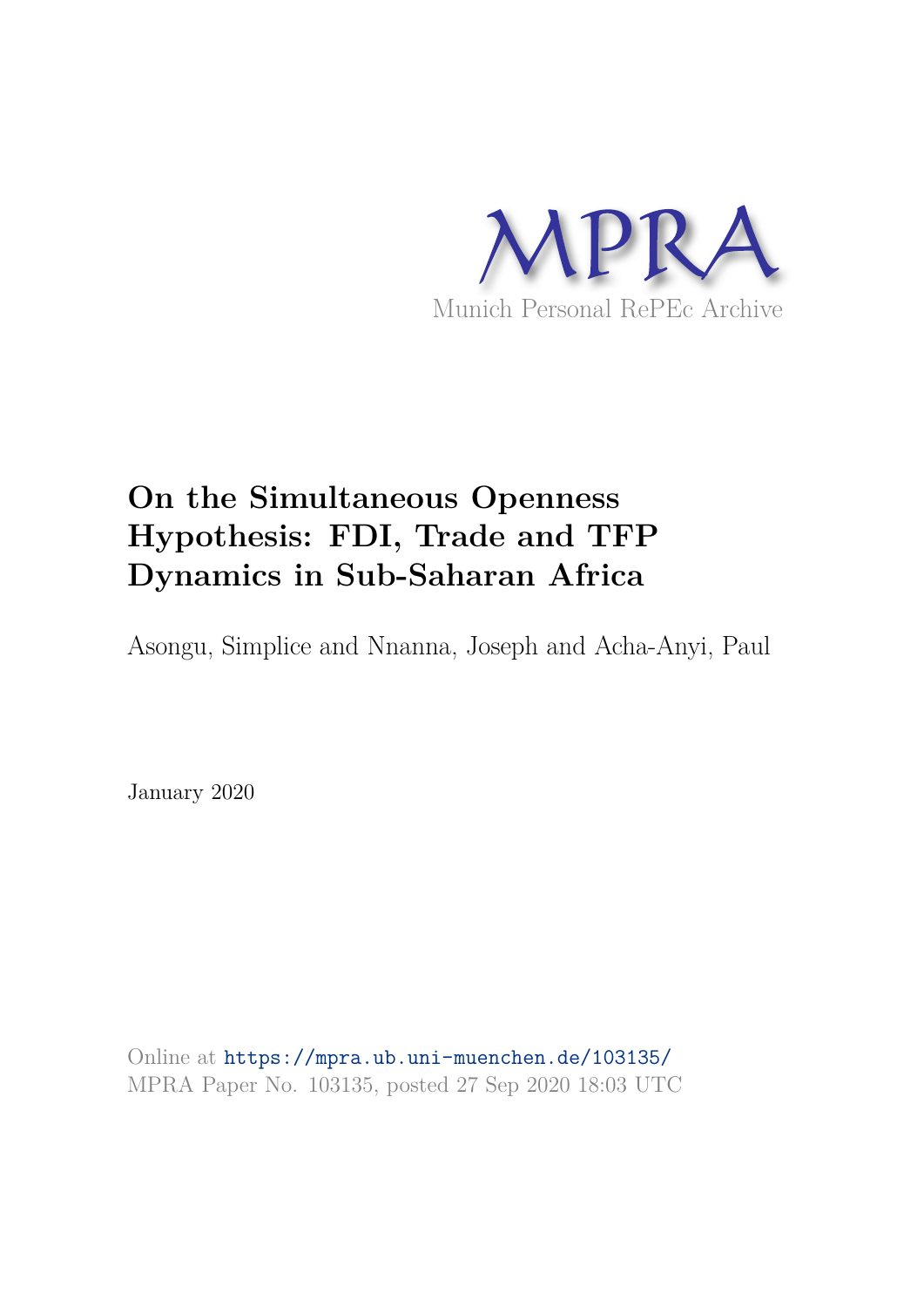# A G D I Working Paper

# WP/20/001

# **On the Simultaneous Openness Hypothesis: FDI, Trade and TFP Dynamics in Sub-Saharan Africa** <sup>1</sup>

Forthcoming: Journal of Economic Structures

**Simplice A. Asongu**  African Governance and Development Institute, P. O. Box 8413, Yaoundé, Cameroon E-mails: [asongus@afridev.org](mailto:asongus@afridev.org) / [asongusimplice@yahoo.com](mailto:asongusimplice@yahoo.com)

> **Joseph Nnanna**  The Development Bank of Nigeria, The Clan Place, Plot 1386A Tigris Crescent, Maitama, Abuja, Nigeria E-mail: [jnnanna@devbankng.com](mailto:jnnanna@devbankng.com)

# **Paul N. Acha-Anyi**

Department of Tourism, Hospitality and Sports Management Buffalo City, College street campus, Walter Sisulu University Eastern Cape Province, South Africa E-mails: [pacha-anyi@wsu.ac.za](mailto:pacha-anyi@wsu.ac.za) / [achasinstitute@gmail.com](mailto:achasinstitute@gmail.com)

 $\overline{a}$ 

<sup>&</sup>lt;sup>1</sup> This working paper also appears in the Development Bank of Nigeria Working Paper Series.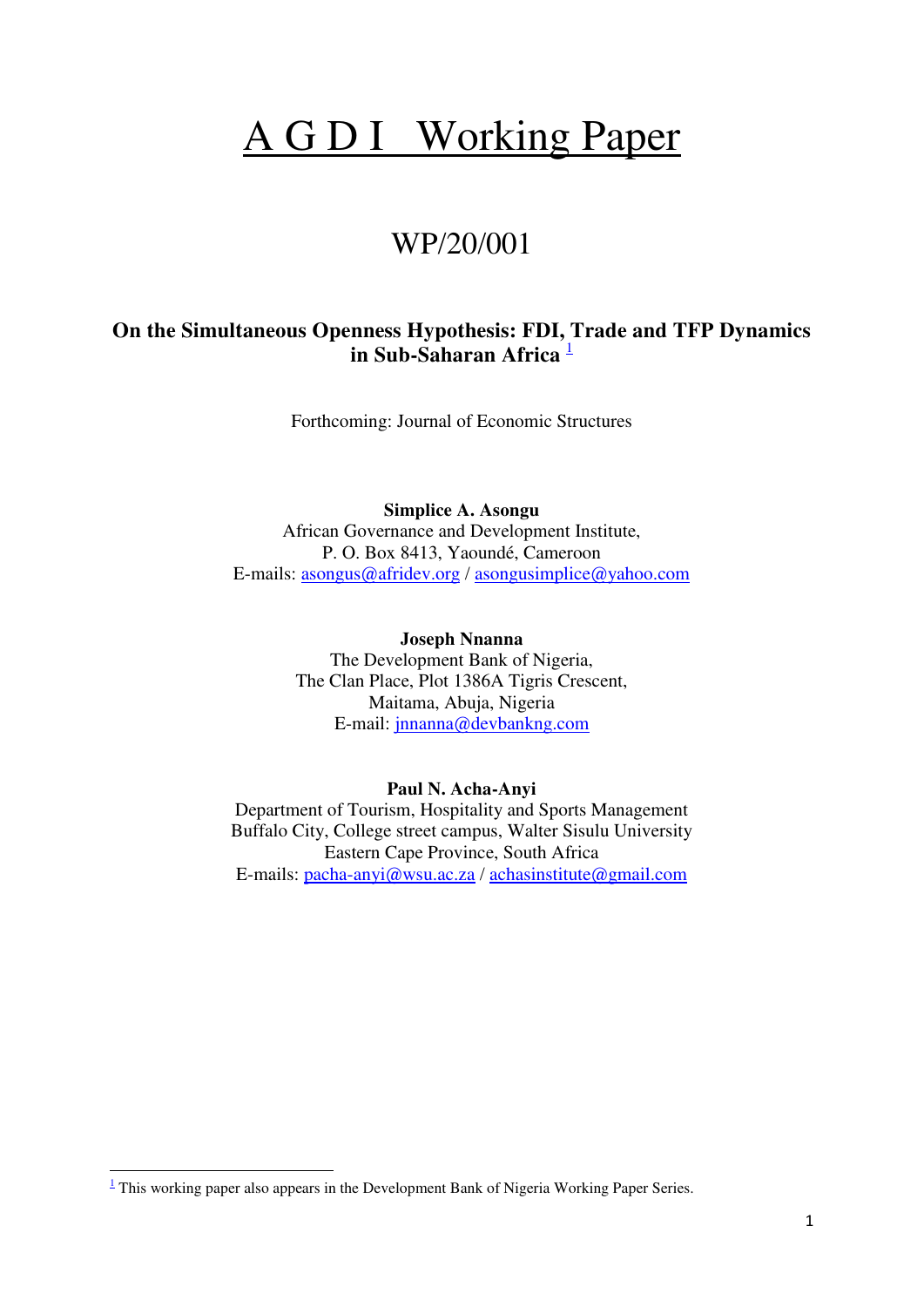# Research Department

# **On the Simultaneous Openness Hypothesis: FDI, Trade and TFP Dynamics in Sub-Saharan Africa**

# **Simplice A. Asongu, Joseph Nnanna & Paul N. Acha-Anyi**

#### January 2020

# **Abstract**

This study assesses the simultaneous openness hypothesis that trade modulates foreign direct investment (FDI) to induce positive net effects on total factor productivity (TFP) dynamics. Twenty-five countries in Sub-Saharan Africa and data for the period 1980 to 2014 are used. The empirical evidence is based on the Generalised Method of Moments. First, trade imports modulate FDI to overwhelmingly induce positive net effects on TFP, real TFP growth, welfare TFP and real welfare TFP. Second, with exceptions on TFP and welfare TFP where net effects are both positive and negative, trade exports modulate FDI to overwhelmingly induce positive net effects on real TFP growth and welfare real TFP. In summary, the tested hypothesis is valid for the most part. Policy implications are discussed.

*JEL Classification*: E23; F21; F30; L96; O55

*Keywords*: Productivity; Foreign Investment; Sub-Saharan Africa

# **1. Introduction**

The objective of this research is to assess the relevance of trade dynamics in moderating the effect of foreign investment on productivity dynamics in Sub-Saharan Africa. The study is tailored within the context of a simultaneous hypothesis such that foreign direct investment (FDI) is complemented with dynamics of trade to influence productivity. Accordingly, it is an improved framing of the Rajan and Zingales (2003) position that concurrent opening of trade and capital accounts will lead to greater output in a domesctic economy. Moreover, the problem statement underlying this exposition is motivated within the broader context of: (i) debates in the contemporary literature on the relevance of total factor productivity (TFP) and (ii) gaps in the attendant literature. These motivational elements are expanded in the following passages.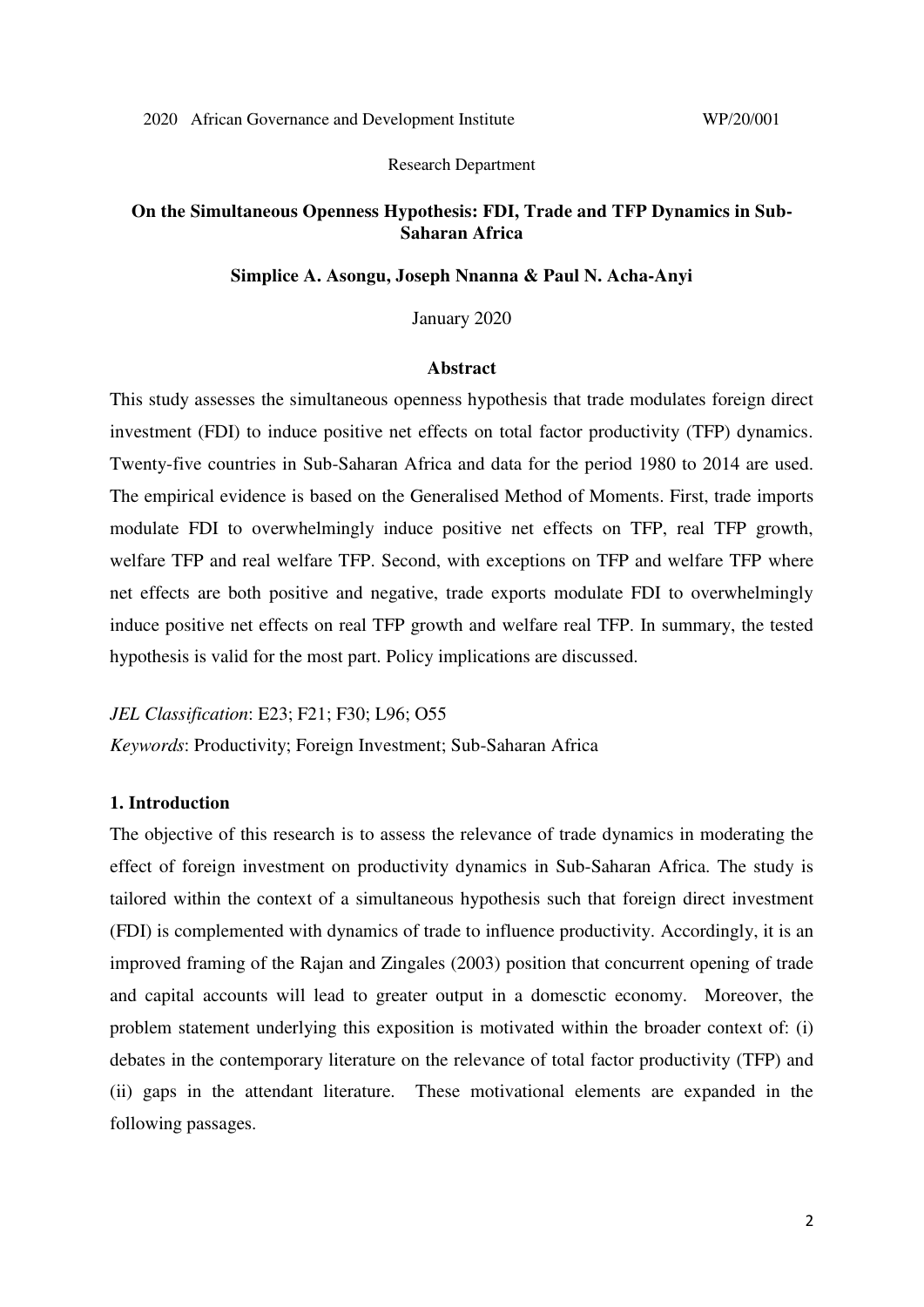First, no consensus is apparent in the literature on the relevance of productivity in development outcomes in Africa. In essence, while a strand of studies posits that aggregate productivity is essential in boosting economic development, authors are still divided on the mechanisms through which productivity can be boosted (Elu & Price, 2010; Baliamoune, 2009; Baliamoune-Lutz, 2011; Asongu, 2014a; Ssozi & Asongu, 2016a; Tchamyou, 2017; Cheruiyot, 2017). Among conflicting perspectives, a debate that is worth mentioning is one that centres on factor accumulation and TFP. One group, building on examples and success stories of East Asia posit that the relevance for factor accumulation is higher compared to TFP in the prosperity of nations (Young, 1995; Asongu, 2017). Conversely, another group of authors is of the perspective that, cross-country differences in economic outcomes are signtificantly traceable to disparatiies or variations in cross-country levels of TFP (Abramovitz, 1986; Romer, 1986, 1993; Klenow & Rodriguez-Clare, 1997; Temple, 1999; Nelson & Pack, 1999; Easterly & Levine, 2001; Durlauf, Johnson& Temple, 2005). As maintained by Devarajan, Easterly and Pack (2003), the African poverty tragedy is accounted for more, by low TFP than it is by investment levels. The authors caution on the importance of prioritising TFP in place of investments in order to lift the continent out of poverty. This research contributes to the growing debate by assessing how trade openness can modulate FDI to influence TFP dynamics in sub-Saharan Africa (SSA). This positioning is also buttressed by a corresponding gap in the scholarly literature.

 Second, to the best of our knowledge, scholarship on the main variables of interest in the study can be engaged in two main strands, pertaining to TFP- and FDI-centric studies. The first on TFP-oriented scholarship has fundamentally focused on, *inter alia*: gender disparities and labour supply in SSA (Elu & Price, 2017); the rate of child labour and schooling features (Ahouakan & Diene, 2017); linkages between manufacturing and exports (Cisse, 2017); examinations of nexuses between manufacturing firms and TFP within the framework of variations of productivity prosperity across sectors in the manufacturing industry (Kreuser & Newman, 2018) and the importance of information technology in TFP convergence (Maryan & Jehan, 2018). The second pertaining to FDI-centric research includes: regional income convergence and FDI (Dunne & Masiyandima, 2017); how portfolios in Africa's economic sectors are influenced by more globalised sectors (Boamah, 2017); nexuses between concepts underlying equity, bonds, institutional debts and economic prosperity (Fanta & Makina, 2017); modeling output gaps in view of future economic prosperity (Fedderke & Mengisteab, 2017) and how value chains are relevant in boosting the influence on economic growth and TFP (Meniago & Asongu, 2019).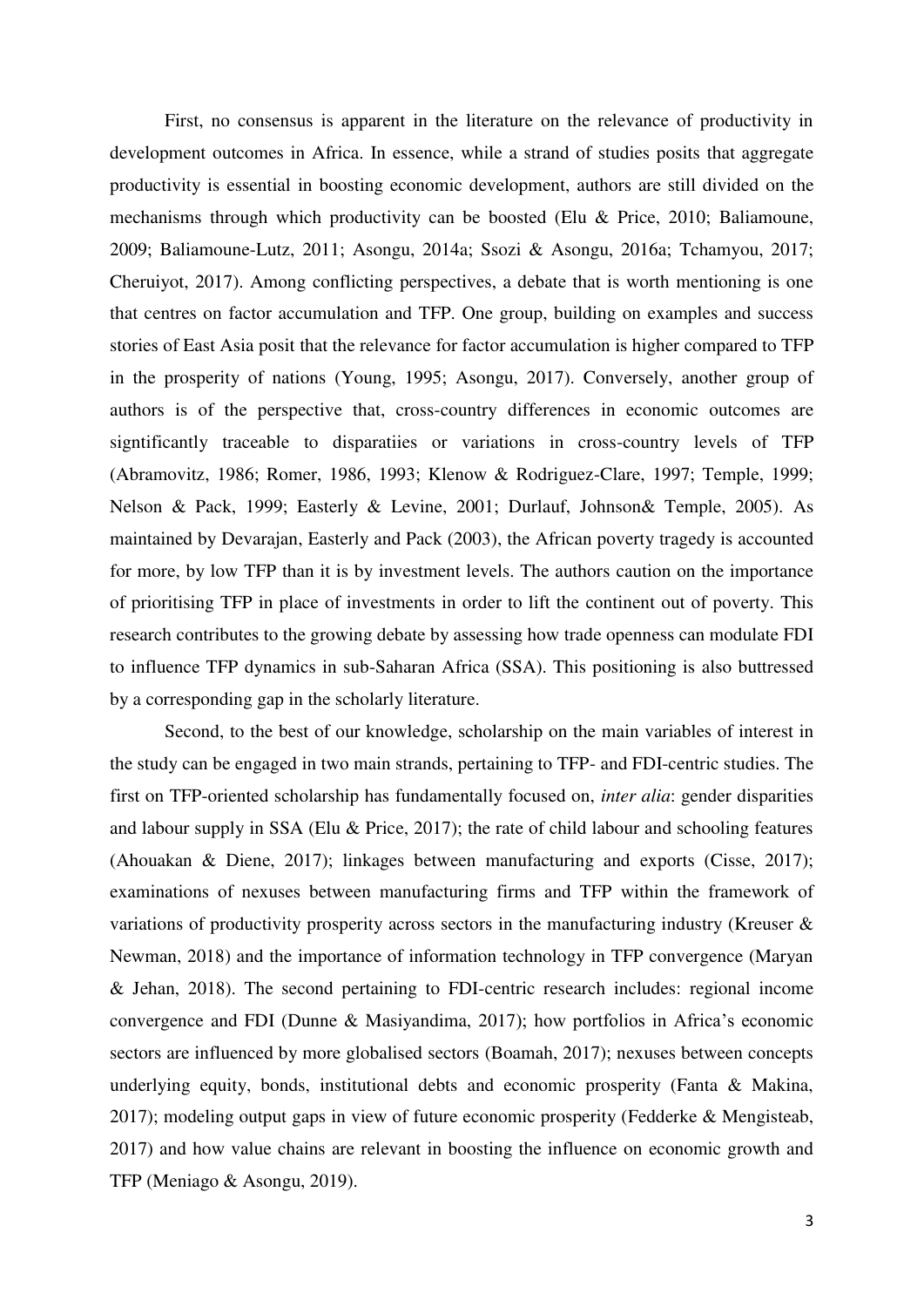The study that is closest to the present exposition is Sakyi and Egyir (2017) which has focused on the simultaneous openness hypothesis with particular emphasis on interactions between trade openness and FDI for economic growth in the continent of Africa. The authors assess the hypothesis that positive ramifications in terms of economic growth can be derived from interactions between exports and FDI. The geographical and temporal scopes are respectively, 45 African countries and the period spanning from 1990-2014. Using the Generalised Method of Moments (i.e. GMM), the findings reached by the authors support the tested hypothesis.

 This study steers clear of Sakyi and Egyir (2017) from a number of fronts. (i) Within a methodological perspective, this research adopts the GMM option that is basedon forward orthogonal deviations because compared to the *system* GMM option used by the underlying study, the approach adopted in this research has been documented to produce more reliable estimated coefficients because, it among others, diminishes instrument proliferation which has been established to bias estimated coefficients in the attendant contemporary GMMcentric literature (Meniago & Asongu, 2018; Tchamyou, Erreygers & Cassimon, 2019; Tchamyou, 2020). For instance, the information criteria disclosed by the underlying study does not provide insights into this concern of instrument proliferation because the number of instruments and corresponding number countries are not disclosed for each specification, to enable an examination of whether specifications are biased by the presence of instrument proliferation. (ii) Instead of focusing on economic growth, this research is concerned with TFP dynamics. (iii) Contrary to the assessment of the tested simultaneous openness hypothesis on the premise of marginal, interactive or conditional effects, this research considers net effects (constituting both the conditional and unconditional effects) as an information criterion in the assessment of the simultaneous openness hypothesis. In essence, as emphasised by Brambor, Clark and Golder (2006) on the setbacks of interactive specifications, both the conditional and unconditional impacts are relevant for the assessment of how the modulating variables interact with the main independent variable of interest to influence the outcome variable. This conception and understanding of the relevance of net effects in interactive regressions is consistent with the attendant contemporary literature on interactive specifications (Tchamyou & Asongu, 2017; Agoba, Abor, Osei, & Sa-Aadu, 2020; Tchamyou, 2019).

(iv) This research also takes on board some prevailing concerns pertaining to Sustainable Development Goals (SDGs) which are quite imperative in the post-2015 development agenda. Accordingly, departing from the strand of TFP literature which has fundamentally been based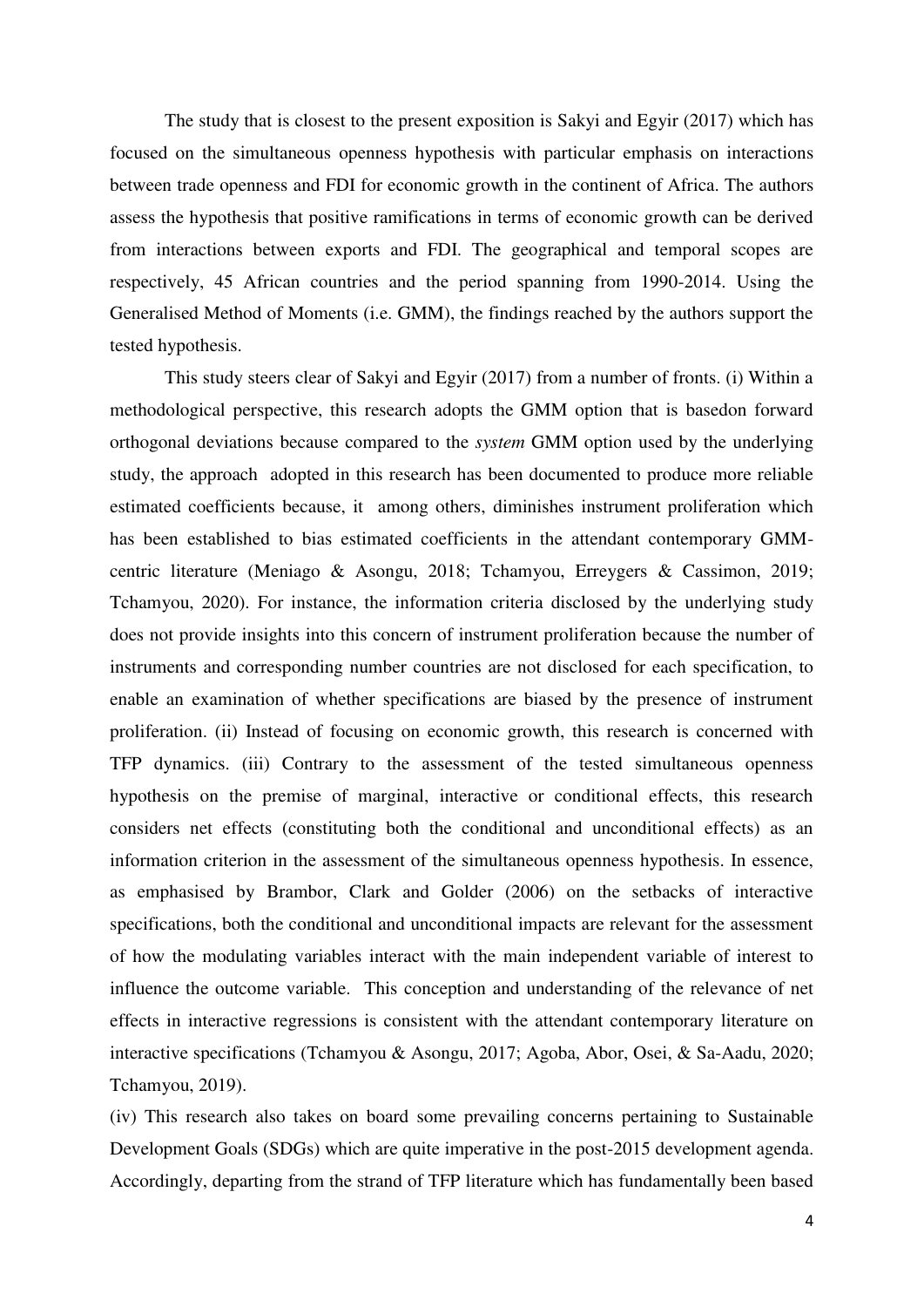on one indicator of TFP, this research is consistent with concerns of inclusive productivity and output by adopting inclusive TFP measurements to complement the mainstream TFP indicator, namely: real TFP, welfare TFP and real welfare TFP. Hence, it also departs from Asongu, Nnanna and Acha-Anyi (2020) by focusing on TFP instead of economic growth dynamics.

 The remainder of the study is structured as follows. This introduction is followed by a section on theoretical underpinnings surrounding, on the one hand, the role of openness in economic development and on the other, the importance of FDI in TFP. A section covering the data and methodology comes after these theoretical insights, followed by an empirical results section in which the findings are presened and discussed. The study concludes in the last section with implications and future research directions.

# **2. Theoretical underpinnings**

#### **2.1 Globalisation and economic development**

The nexus between globalization and economic development is clarified by two main theoretical schools of thought, namely: the hegemonic and the neoliberal paradigms of economic thought (Tsai, 2006; Asongu & Nwachukwu, 2017a). With regard to the first paradigm on hegemony, globalization is a phenomenon that is hiding an agenda meant to establish a world order that would be driven by developed countries, multinational corporations, multilateral organizations and international financial institutions. The school posits that the fundamental premises of the hidden agenda are characterized by capital accumulation, enhanced cross-country market interactions and transactions as well as the exploitation of cheap sources of human resources (Petras & Veltmeyer, 2001). Moreover, there is increasing evidence that policies favoring openness in developing countries have fundamentally benefited richer elements of society to the detriment of their poorer counterparts. Building on this evidence, Petras and Veltmeyer (2001) envisage "*a worldwide crisis of living standards for labor*" owing to positions that "*technological change and economic reconversion endemic to capitalist development has generated an enormous growing pool of surplus labor, an industrial reserve army with incomes at or below the level of subsistence*" (p. 24).

The hegemonic school also maintains that the paradigm of globalization is characterized by production modes that substantially undervalue channels by which the fruits of economic prosperity are equitably distributed among the population. For instance, as argued by Asongu and Nwachukwu (2017a), such an unequal mechanism for the distribution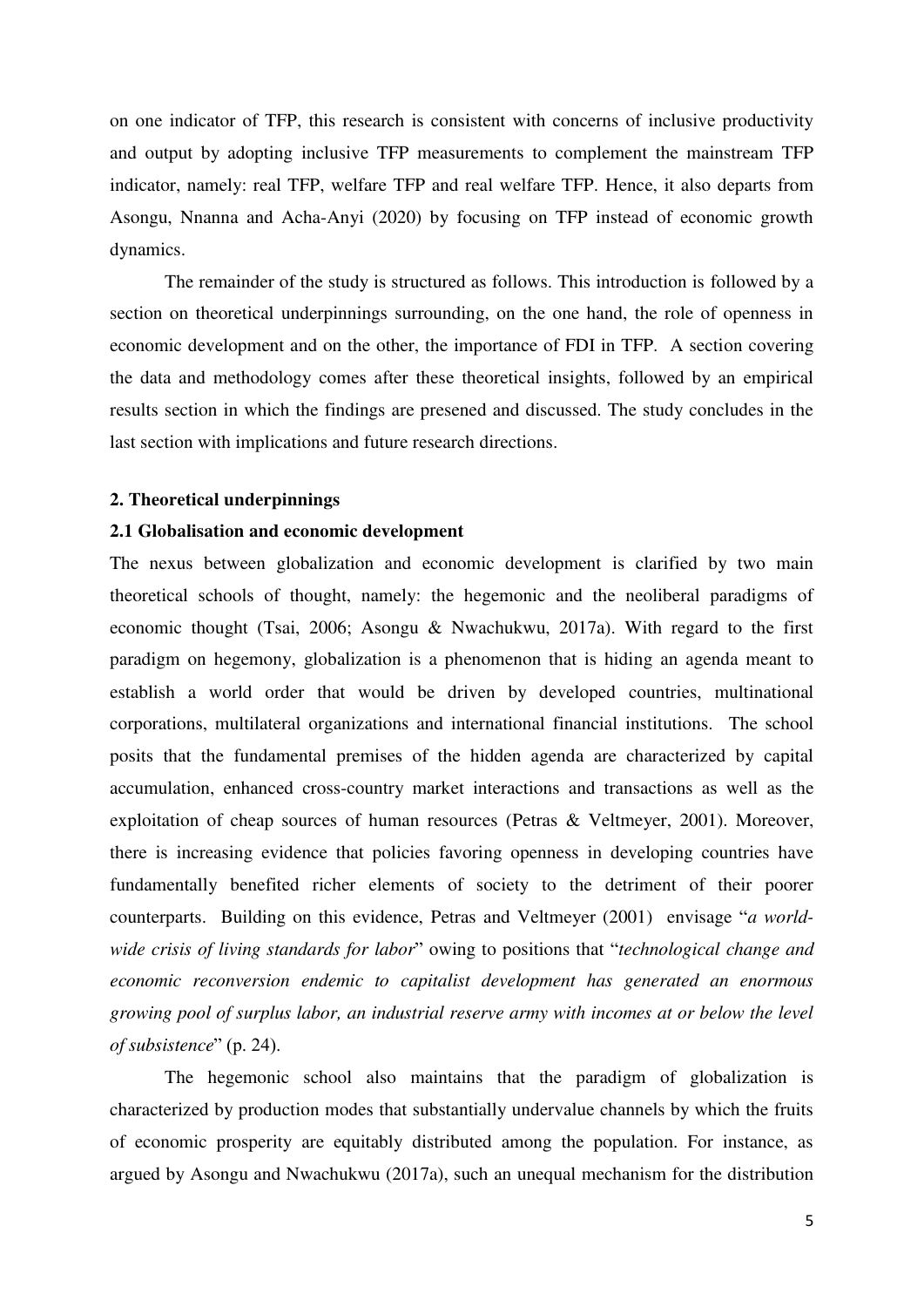of fruits of productivity run counter to the tenets of Keynesian Social Democracy. Other positions supporting the narrative include: the role of globalisation in disregarding inclusive development and promoting self-interest (Smart, 2003; Tsai, 2006) and the benefits of globalisation weighing in favour of wealthier elements of society (Scholte, 2000; Sirgy, Lee, Miller & Littlefield, 2004).

 From the prism of the neoliberal paradigm, globalization reflects a mechanism of "creative destruction" through which competition improves standards of living by means of enhanced cross-border trade, improvements in technology, efficient allocation of human resources and capital flows from developed countries experiencing lower marginal productivity of capital to developing countries characterized by higher marginal productivity of capital (Asongu, 2014b). According to the school, while globalization has obvious shortcomings such as job losses and drops in workers' wages, there is a mechanism of compensation because the unskilled are provided with opportunities of getting the relevant competitive and scarce skills needed in an ever-growing competitive process in the global labour market. This is consistent with Grennes (2003) who maintains that the rewards of openness in trade and capital are apparent in the labour market

# **2.2 FDI and Productivity**

In accordance with the literature on external flows (Toone, 2013; Gammoudi, Cherif & Asongu, 2016), there are three fundamental theoretical insights supporting the nexuses between FDI and productivity, namely: the dependency theory, the classical theory and middle path theory.

 First, the depedency theory is fundamentally motivated by the features of Marxism which understand globalization as the measure by which market capitalism is propagated across the globe. Such propagation entails the use of more advanced technologies in exchange for relatively cheap sources of labour. Consistent with proponents of this theory, economic development in host economies is negatively connected with foreign investment for three main justifications. (i) The benefits of foreign investment are not distributed equally between multinational companies and governments of domestic economies because for the most part, the benefits are skewed to the interest of multinational companies. In accordance with the perspective, local asssets that are worthwhile in providing funds for economic development in host economies are absorbed by foreign investment features that make use of opportunities of economic development in developing countries as well as the repatriation of profits to tax havens and technically-advanced countries (Jensen, 2008).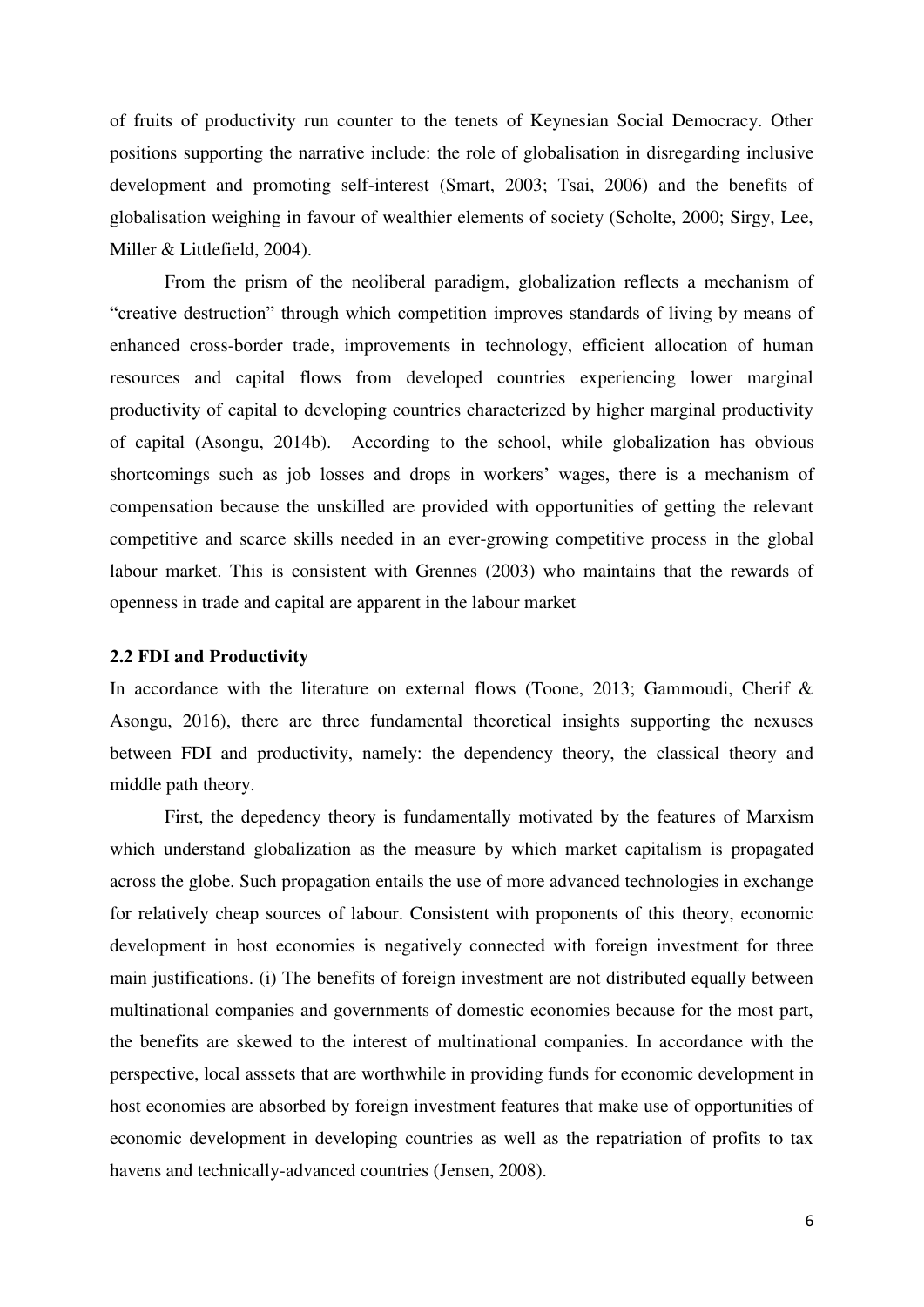(ii) Internatinoal coporations represent a source of domestic market distortions by among others: changing customers' tastes, undermining local culture, damaging wealth distribution and adopting capital-intensive technologies that may not be appropriate for domestic investment opportunities (Taylor & Thirft, 2013). (iii) Some future alliance among the elite and foreign investors can be tailored to serve the exclusive interests of parties in the alliance with limited focus on more lofty wellbeing agenda of society and equitable distribution of fruits from economic output. Jensen (2008) is consistent with this narrative in view of the fact that, since citizens are fundamentally excluded from the underlying alliances, significant political distortions end-up characterising the system.

 The classcal theory posits that FDI is an important source of domestic economic development because it is sustained by a plethora of channels, *inter alia*: capital transfers; improvements in balance of payments; utilisation of ameliorated equipments and technology; employment avenues; FDI-driven export; foreign exchange earnings; integration of host economies into global markets and infrastructural development (Toone, 2013; Gammoudi*et al*., 2016). These theoretical insights are considerably documented in the literature pertaining to "spillovers": a phenomenon that is realised "when *the entry or presence of multinational corporation increases productivity of domestic firms in the host country and the multinationals do not fully internalize the value of these benefits*" (Javorcik, 2004, p. 607).Spillover origins which are many embody: usage of technology; working methods and insights into the management of skills that are likely to enhance productivity and output.

The "middle path" theory is a paradigm that reconciles the previous two theoretical insights fundamentally because while it cautions against the negative ramifications of foreign investment advanced by the dependency theory, it also acknowledges the benefits advanced by the classical theory in the previous paragraph (Gammoudi*et al*., 2016). This theory recommends openness policies to alignwith measures of government regulation in order to address the negative issues associated with full or complete openness of trade and capital accounts. These regulation policies can also be tailored such that FDI is channelled to targeted sectors of the economy as well as geographical locations that are characterised with some disadvantages that domestic governments are focused on addressing.

Building on the theoretical underpinnings discussed above, the study argues that trade openness can modulate FDI to induce positive effects on TFP productivity dynamics. The theoretical importance of trade as a policy instrument in moderating FDI for enhanced productivity is consistent with the insights disclosed by Hussien, Ahmed and Yousaf (2012). According to the authors, international trade is acknowleged as a crucial determinant of TFP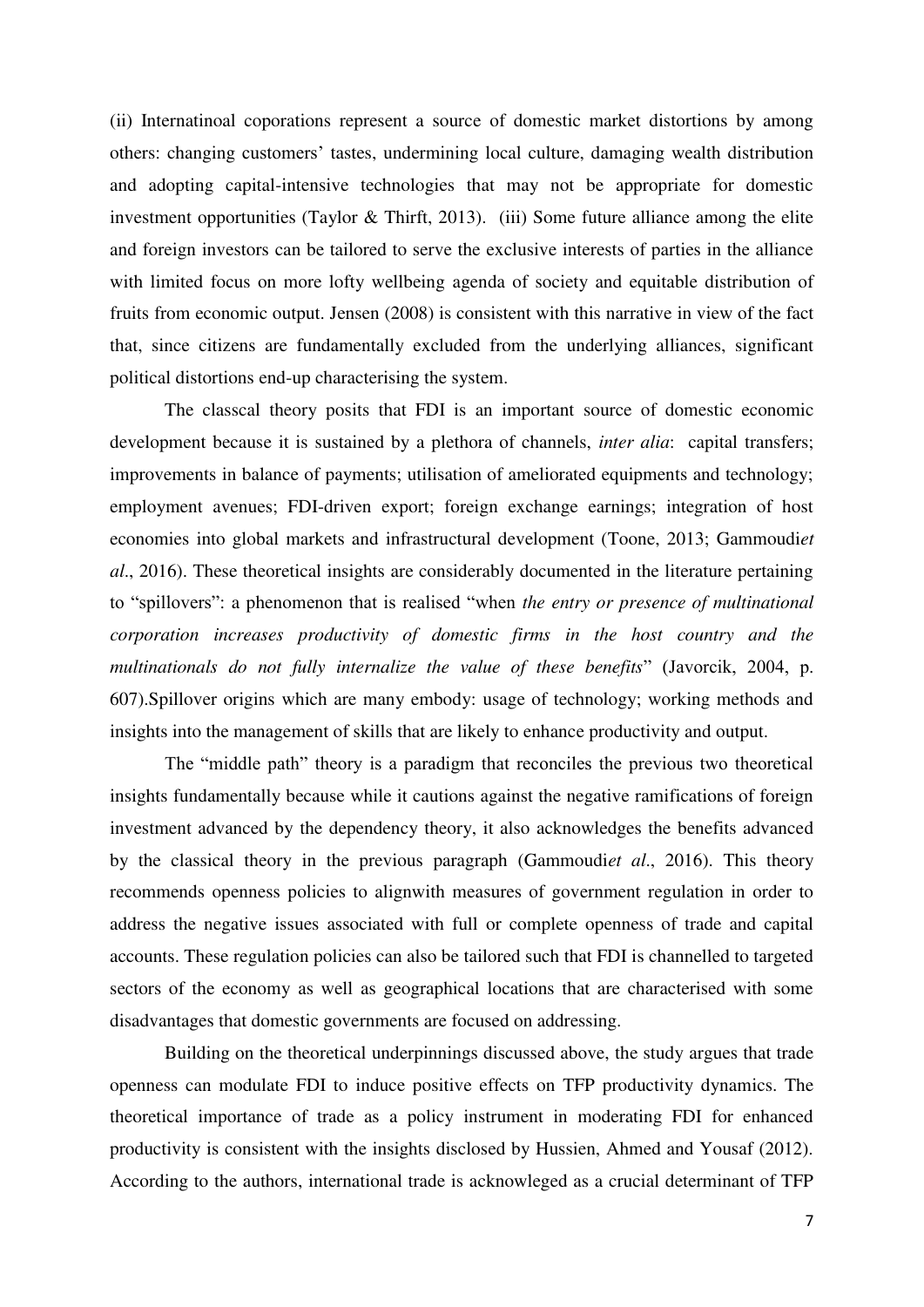because, *inter alia*, trade: eases the processes of adopting new technology (Holmez & Schmitz, 1995) and enhances the reallocation of resources to more efficient corporations from their less efficient counterparts in order to enhance overall productivity and output (Melitz, 2003). The corresponding testable research hypothesis is the following.

*Hypothesis* 1: trade openness complements FDI for overall positive effects on TFP dynamics. Whether this stated hypothesis withstands empirical scrutiny is the focus of the following sections.

# **3. Data and methodology**

#### **3.1 Data**

 $\overline{a}$ 

The study uses data from 25 countries in  $SSA<sup>2</sup>$ . The period of study is from 1980 to 2014. The restriction to the number of countries and corresponding periodicity are motivated by constraints in TFP data at the time of the study. In order to align the data structure with the empirical strategy to be adopted by the research, the data is restructured in terms of nonoverlapping intervals in order to ensure that the number of cross-sections is superior to the number of annual observations in every cross section: such is a condition for the employment of the GMM empirical strategy. The study derives five seven-year and seven five-year nonoverlapping averages and after a preliminary investigation, it is apparent that the latter set of data averages leads to instrument proliferation and by extension unrobust estimated models, even when the option of collapsing instruments is taken on board. Hence, the fiveseven-year data averages that are retained for the study are: 1980-1986; 1987-1993; 1994-2000; 2001- 2007; 2008-2014<sup>3</sup>.

 The main independent variable of interest which is Foreign Direct Investment (FDI) comes from the United Nations Conference on Trade and Development (UNCTAD) FDI database. It is measured as FDI inflows as a percentage of Gross Domestic Product (GDP). The Penn World Table database is the source of the TFP dynamics, namely: TFP, real TFP, welfare TFP andreal welfare TFP. In accordance with the motivational elements of this research articulated in the introduction, the main TFP is complemented with other dynamics in order to provide room for findings that are relevant to SDGs (Asongu, 2020). Therefore,

<sup>&</sup>lt;sup>2</sup>The countries, selected on data availability are: Benin; Botswana; Burkina Faso; Burundi; Cameroon; Central African Republic; Cote d'Ivoire; Gabon; Kenya; Lesotho; Mauritania; Mauritius; Mozambique; Namibia; Niger; Nigeria; Rwanda; Senegal; Sierra Leone; South Africa; Sudan; Swaziland; Tanzania; Togo and Zimbabwe.

<sup>&</sup>lt;sup>3</sup>The rationale of using data averages is to avoid instrument proliferation during post-estimation diagnostics tests. For instance, it is apparent in the findings that the number of instruments is consistently lower than the corresponding number of cross sections in each specification.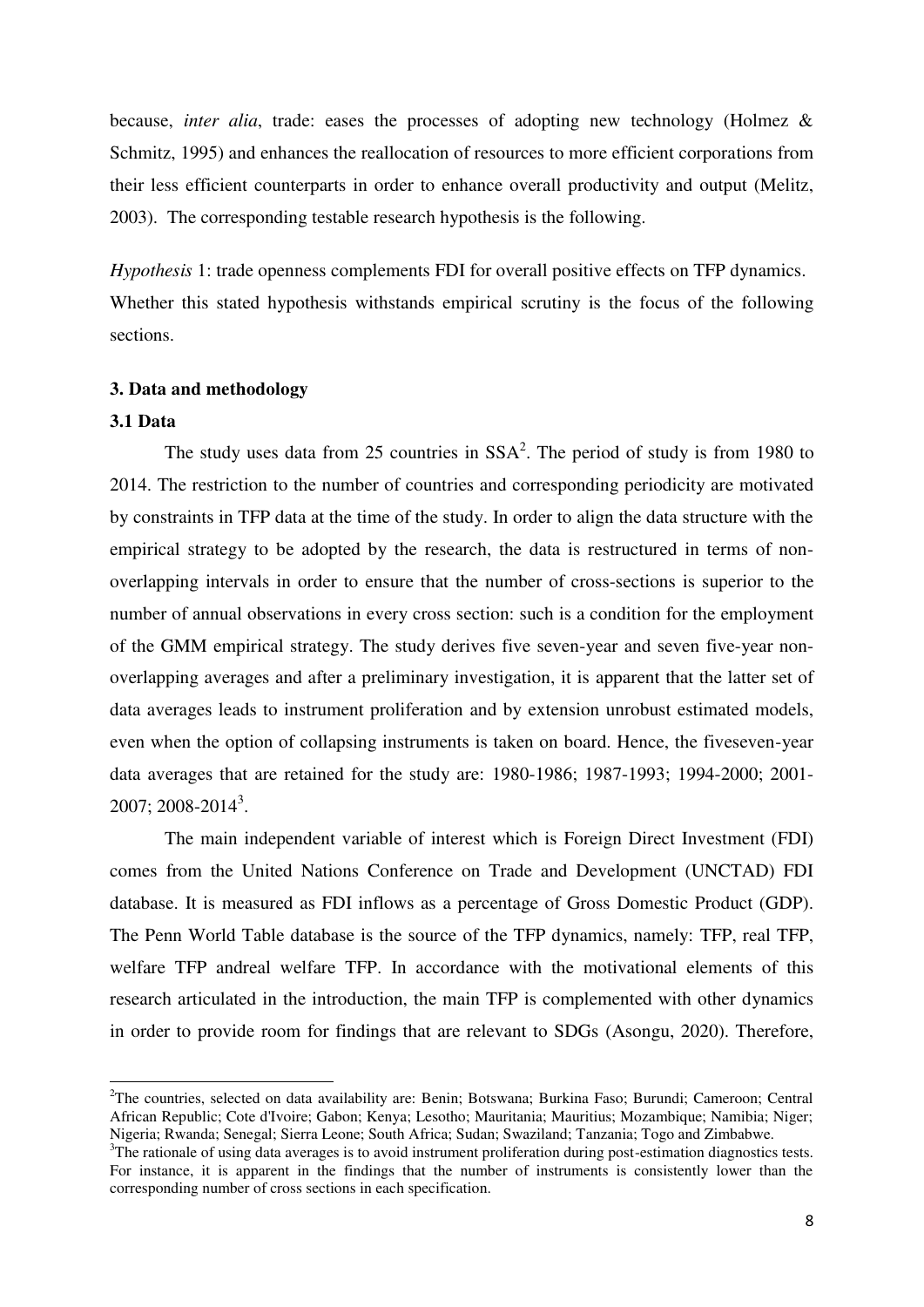the adopted TFP variables are consistent with both productivity and the welfare implications of such output.

The trade moderating variables which have been theoretically justified towards the end of Section 2.2, building on Hussien et al. (2012), are exports and imports of commodities from World Development Indicators (WDI) of the World Bank. The adopted elements in the conditioning information set employed to control for variable omission bias are from the WDI and the Financial Development and Structure Database (FDSD) of the World Bank. While private domestic credit is from the FDSD, remittances, government expenditure and inclusive education are from the WDI of the World Bank. The selection of these conditioning indicators is informed by the attendant productivity and output scholarship (Becker, Laeser  $\&$  Murphy, 1999; Barro, 2003; Heady & Hodge, 2009; Sahoo, Dash & Nataraj, 2010; Ssozi & Asongu, 2016a; Tchamyou, 2017). With the exception of remittances that are anticipated to negatively influence the outcome variables, the remaining three indicators are expected to positively affect the engaged TFP dynamics. These expected signs are expanded in the following passages.

First, while remittances have been documented to positively influence output in Africa (Ssozi & Asongu, 2016b; Asongu, Biekpe & Tchamyou, 2019), the effect is also contingent on the proportion of remittances allocated for consumption purposes. Hence, in scenarios where remittances are used more for consumption than for production, the expected positive effect should be taken with caution. Hence, a priori, the sign of the indicator cannot be determined with absolute certainty. However, it is expected to significantly affect the outcome variable. Second, the caution on the expected sign from remittances can also be extended to financial access and govermement expenditure which have also been documented to positively affect output and productivity (Asongu, 2015; Nyasha & Odhiambo, 2015a, 2015b). On the one hand, if government expenditure is tailored more for expenses that are designed to boost economic output, the expected sign should be positive. However, if such expenditure is clouded in corrupt practices and largely tailored towards unproductive investments, a negative sign can be expected. On the other, the allocation of credit to productive investments from intuition is likely to increase productivity while the corresponding productivity is anticipated to decrease if such credit is allocated for productive investments. Third, the importance of education in driving socio-economic progress has been substantially documented in the economic development literature (Petrakis & Stamatakis, 2002; Asiedu, 2014; Tchamyou, 2020).The definitions and sources of variables are provided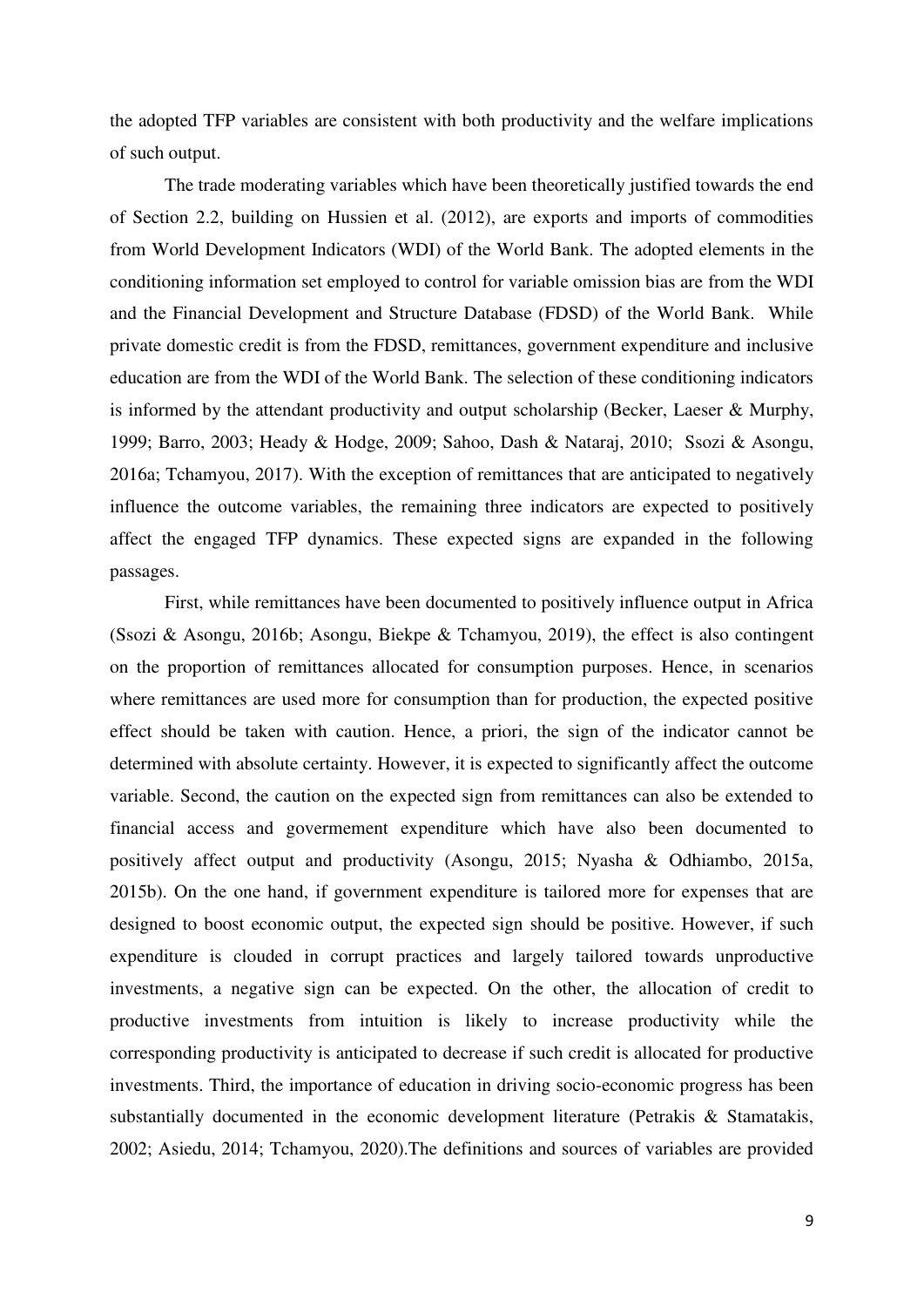in Appendix 1, the summary statistics is disclosed in Appendix 2 while the correlation matrix is provided in Appendix 3.

# **3.2 Methodology**

# *3.2.1 Specification*

 $\overline{a}$ 

 Some insights into the choice of the GMM empirical strategy have already been provided in the data section, notably: the need to restructure the data in order to fulfill an elementary requirement for the adoption of the estimation approach. Accordingly, after restructuring the dataset in terms of five seven-year non-overlapping intervals, the N>T condition that is imperative for the choice of the empirical strategy is met<sup>4</sup>. Other justifications for the choice of the technique include: (i) persistence in the TFP dynamics in the light of the fact that their first difference and level series are correlated to a height that is higher than 0.800 which is the established threshold in contemporary GMM-oriented literature as the rule of thumb for the establishment of persistence in an outcome indicator (Tchamyou, 2019; Efobi, Asongu, Okafor; Tchamyou & Tanankem, 2019).

(ii) Cross-country variations are acknowledged in the estimation exercise because the data structure is panel-oriented. (iii) The issue of endogeneity that is imperative for a robust empirical analysis is taken on board from two main premises, notably: simultaneity or reverse causality is addressed by the adoption of internal instruments and the time invariant omitted indicators are also employed to take into account the unobserved heterogeneity.

The following equations in levels (1) and first difference (2) summarize the estimation procedure for the relevance of trade dynamics in modulating FDI to influence TFP.

$$
TFP_{i,t} = \sigma_0 + \sigma_1 TFP_{i,t-\tau} + \sigma_2 FDI_{i,t} + \sigma_3 T_{i,t} + \sigma_4 Inter_{i,t} + \sum_{h=1}^4 \delta_h W_{h,i,t-\tau} + \eta_i + \xi_t + \varepsilon_{i,t} (1)
$$
  
\n
$$
TFP_{i,t} - TFP_{i,t-\tau} = \sigma_1 (TFP_{i,t-\tau} - TFP_{i,t-2\tau}) + \sigma_2 (FDI_{i,t} - FDI_{i,t-\tau}) + \sigma_3 (T_{i,t} - T_{i,t-\tau})
$$
  
\n
$$
+ \sigma_4 (Inter_{i,t} - Inter_{i,t-\tau}) + \sum_{h=1}^4 \delta_h (W_{h,i,t-\tau} - W_{h,i,t-2\tau}) + (\xi_t - \xi_{t-\tau}) + (\varepsilon_{i,t} + \varepsilon_{i,t-\tau})
$$
, (2)

where *TFP<sub>it</sub>* denotes total factor productivity dynamics (i.e. realTFP, TFP, real welfare TFP and welfare TFP) of country  $i$  in period  $t$ ; *FDI* represents foreign direct investment;  $T$  is a

<sup>4</sup>The main period is 1980-2014 and using seven year data averages produces five data points (1980-1986; 1987- 1993; 1994-2000; 2001-2007; 2008-2014). Hence, 1980-1986 is an average corresponding to a data point; 1987- 1993 is also an average corresponding to a data point and so on. Therefore, the findings cannot be presented exclusively for a given data point because, it would amount to a cross-sectional study and as we all know; at least 5 data points are required for the use of GMM (Asongu & Nwachukwu, 2017d). The rationale of using data averages to avoid instrument proliferation during post-estimation diagnostics tests is apparent in the presented findings in which, the number of instruments is consistently lower than the corresponding number of cross sections in each specification.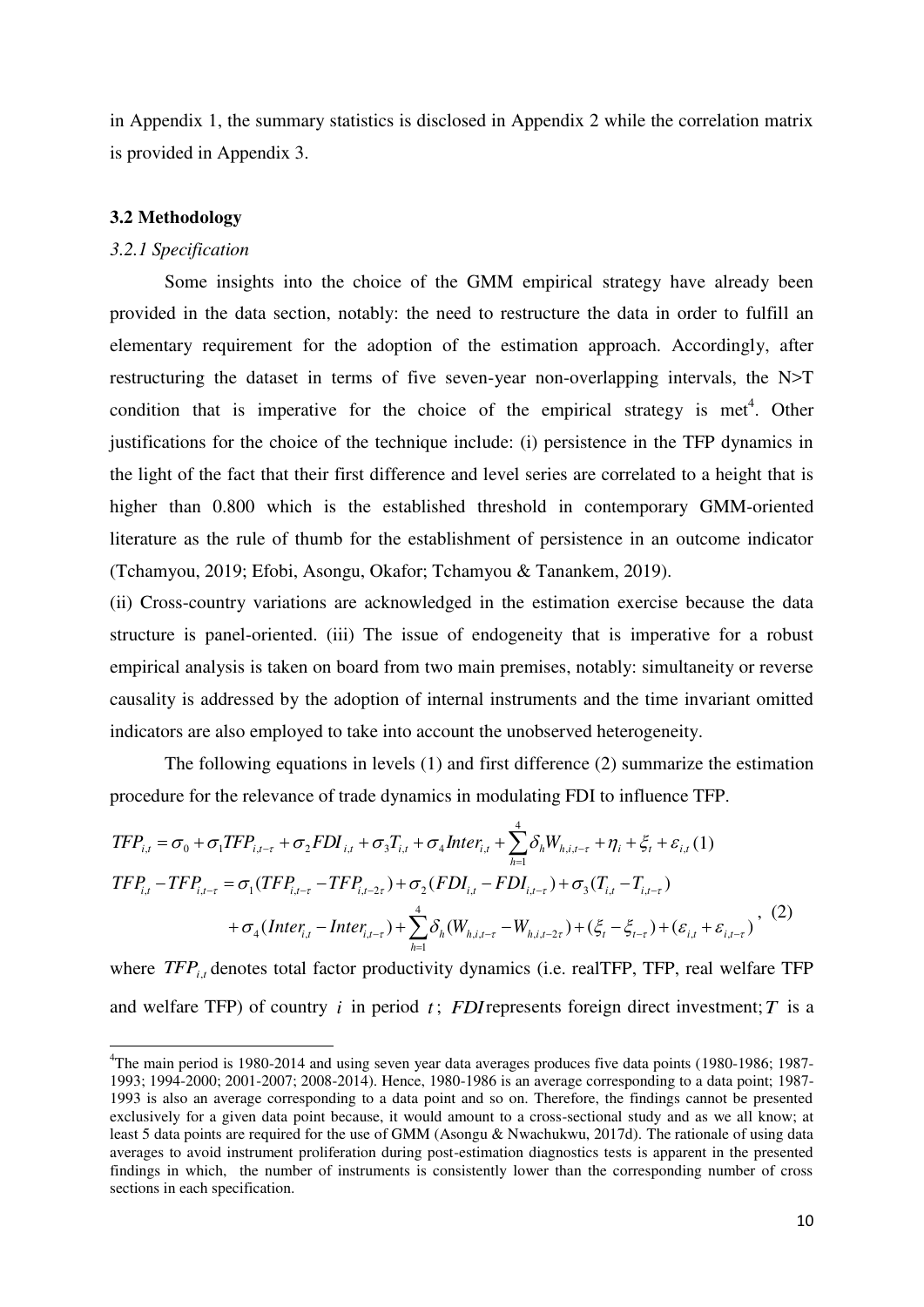trade dynamic (i.e. imports and exports); *Inter* reflects theinteraction between FDI and a trade dynamic;  $\sigma_0$  is a constant;  $\tau$  is the degree of auto-regression which isacknowledged as one in this research because a one period lag or seven year non-overlapping interval is required to capture previous information; *W* entails the vector of control variables (*government expenditure, education, remittances and private domestic credit),*  $\eta_i$  *is the country-specific* effect,  $\xi$  is the time-specific constant and  $\varepsilon$ <sub>i,t</sub> the error term. Equations (1) and (2) are replicated for other TFP dynamics, notaby: real TFP, welfare TFP and real welfare TFP. For the purpose of this research, the GMM empirical approach with forward orthogonal deviations is adopted. This GMM option which is an improved version of the Arellano and Bover (1995) approach by Roodman (2009) has been documented to provide estimated coefficients that are more efficient compared to less contemporary *difference* and *system* GMM approaches (Boateng, Asongu, Akamavi & Tchamyou, 2018; Tchamyou, Erreygers, & Cassimon, 2019).

# *3.2.2 Identification, simultaneity and exclusion restrictions*

 For every GMM strategy, clarification on identification, simultaneity and exclusion restrictions are very fundamental for a tight specification. This research takes the specifics in turn. First, the identification framework entails the definitions of three categories of variables involved in the specification exercises, namely, the outcome variables, the predetermined or endogenous explaining variables and the strictly exogenous variables. Obviously, the outcome variables are dynamics of TFP. Building on contemporary GMM-oriented studies based on forward orthonongal deviations, the strictly exogenous variables are years while the endogenous explaining indicators are independent variables of interest (FDI and trade dynamics) and adopted control variables(Tchamyou & Asongu, 2017; Meniago & Asongu, 2018). It is important to clarify that this approach to identification and exclusion restriction is broadly consistent with Roodman (2009) who has argued that years are feasible strictly exogenous variables because they cannot become endogenous after a first difference. It follows from these clarifications that the exclusion restriction assumption underpinning the identification process is based on the assumption that the identified strictly exogenous variables influence the outcome variable exlusively via the identified predetermined variables.

Second, the concerns about simultaneity corresponding to the issue of reverse causality are taken on board through instrumental variables that are forward differenced. The process entails the use of Helmet transformations to eliminate fixed impacts that are succeptible to biasing estimated coefficients owing to a correlation between the lagged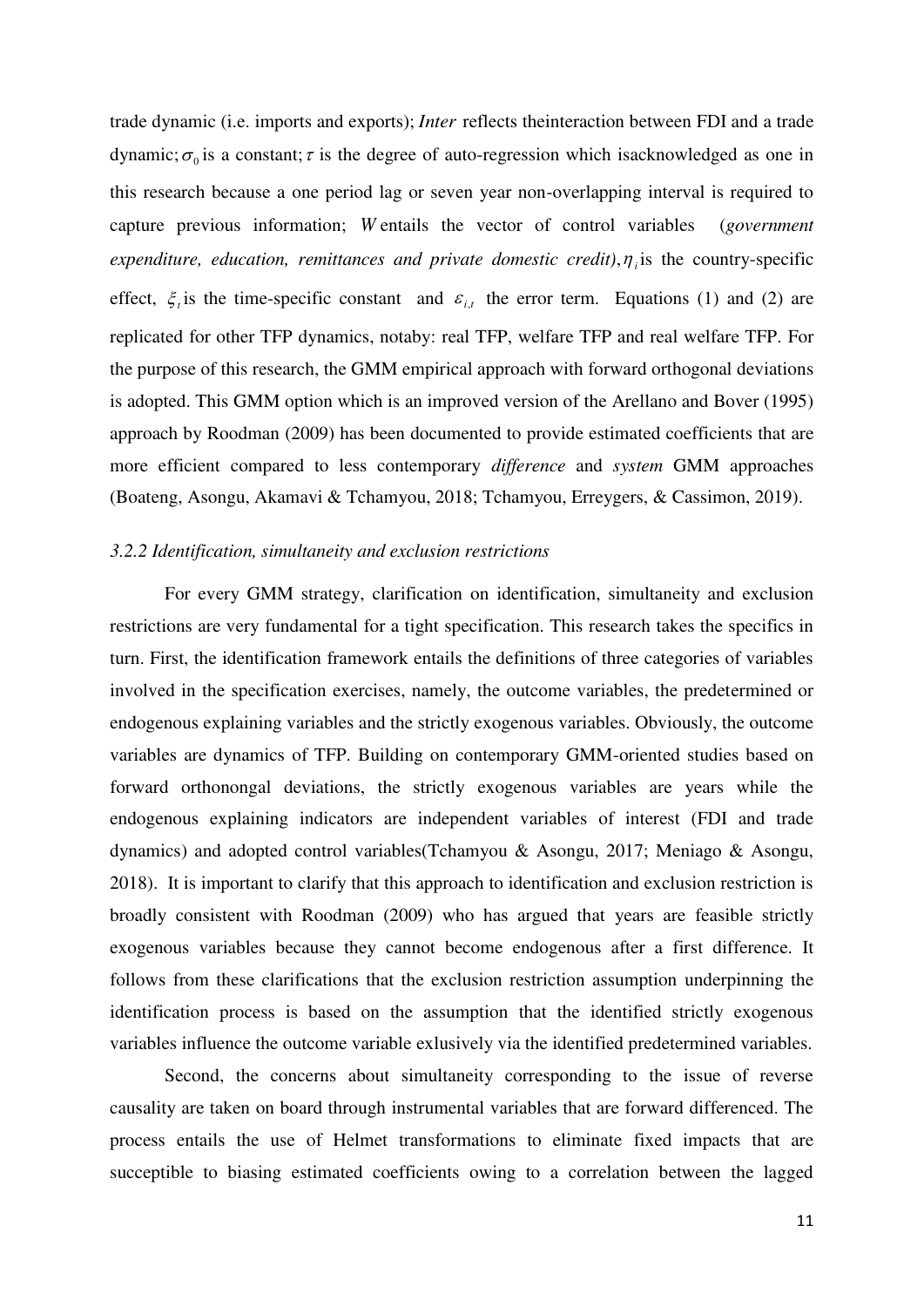outcome variable and fixed effects. This procedure to purging fixed effects is consistent with extant literature on the subject (Arellano & Bover, 1995; Love & Zicchino, 2006; Roodman, 2009). These transformations permit orthogonal or parallel conditions between lagged and forward differenced observations.

 Third, the exclusion restriction assumption clarified in the first strand of this section can be assessed with the Difference in Hansen Test (DHT) within a GMM framework based on forward orthogonal deviations. The null hypothesis of the underlying test should not be rejected because it is the position that the identified strictly exogenous variables influence the TFP dynamics exclusively via the engaged predetermined variables. This criterion for validating exclusion restrictions is not very different from traditional instrumental variable (IV) approaches that are founded on the basis that the null hypothesis of the Sargan/Hansen test should not be rejected in order for the exclusion restriction assumption to hold (Beck, Demirgüç-Kunt& Levine, 2003; Amavilah, Asongu & Andrés, 2017).

#### **4. Empirical results**

# **4.1 Presentation of results**

 This section provides the empirical findings in Tables 1-4. While Table 1 is concerned with linkages between TFP, FDI and Trade, the focus of Table 2 is on real TFP growth, FDI and Trade. In Table 3, findings pertaining to linkages between welfare TFP, FDI and Trade are disclosed while results on nexuses between welfare real TFP, FDI and Trade are provided in Table 4. Each table is characterized by sub-sections pertaining to import- and exportoriented specifications on the left-hand and right-hand side, respectively. Moreover, five main specifications feature in each sub-section: four with one conditioning information set and one without a conditioning information set.

It is worthwhile to emphasise that limiting of elements in the conditioning information set is a common practice in so far as the objective of doing so is to avoid instrument proliferation that potentially bias estimated GMM models. Hence, even when the option of collapsing instruments is taken on board, it is apparent that only one variable from the conditioning information set can be involved in each regression. For instance, examples of GMM-centric studies that have not engaged control variables with the objective of avoiding instrument proliferation are: Osabuohien and Efobi (2013) and Asongu and Nwachukwu (2017c).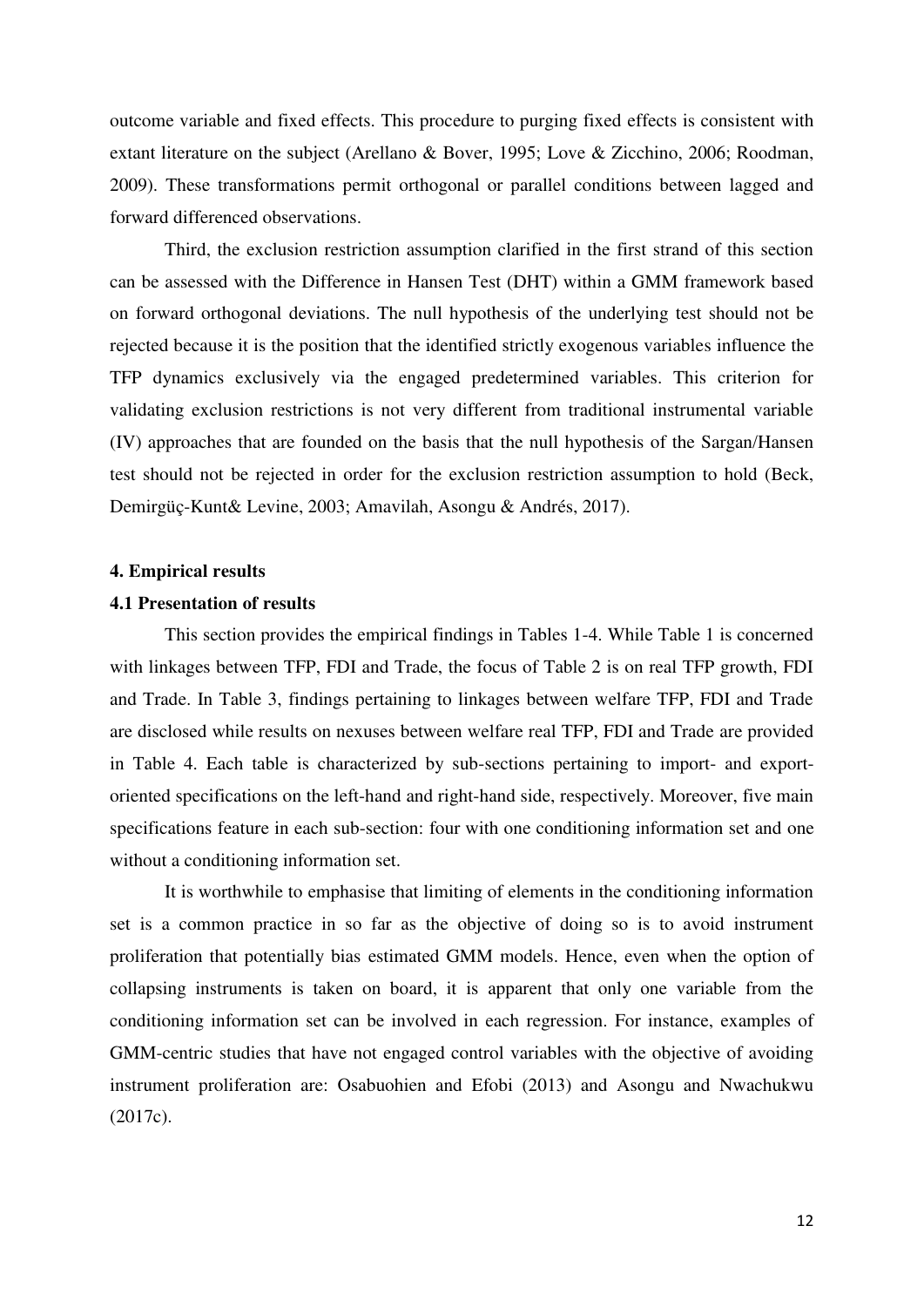For every specification, the overall validity of models is informed by four criteria of information<sup>5</sup>. Based on these criteria, the estimated models are overwhelmingly valid with a few exceptions where the null hypotheses are rejected in the: (i) Hansen and (ii) second order Arellano and Bond autocorrelation in difference tests. Hence, for these invalid models, net effects are not computed to assess the testable hypothesis motivating this study.

|                                                                                                                                |                                          |                                          |                                          |                                          | Dependent variable: Total Factor Productivity (TFP) |                                          |                                          |                                          |                                          |                                          |
|--------------------------------------------------------------------------------------------------------------------------------|------------------------------------------|------------------------------------------|------------------------------------------|------------------------------------------|-----------------------------------------------------|------------------------------------------|------------------------------------------|------------------------------------------|------------------------------------------|------------------------------------------|
|                                                                                                                                |                                          |                                          | Trade Imports (Imports)                  |                                          |                                                     |                                          |                                          | <b>Trade Exports (Exports)</b>           |                                          |                                          |
| TFP $(-1)$                                                                                                                     | $0.800***$<br>(0.000)                    | $0.795***$<br>(0.000)                    | $0.810***$<br>(0.000)                    | $0.826***$<br>(0.000)                    | $0.834***$<br>(0.000)                               | $0.512***$<br>(0.000)                    | $0.626***$<br>(0.000)                    | $0.588***$<br>(0.000)                    | $0.616***$<br>(0.000)                    | $0.493***$<br>(0.000)                    |
| <b>FDI</b>                                                                                                                     | $0.016***$<br>(0.001)                    | 0.010<br>(0.192)                         | $0.012*$<br>(0.091)                      | 0.009<br>(0.216)                         | $0.026***$<br>(0.000)                               | $0.026***$<br>(0.000)                    | $0.023***$<br>(0.000)                    | $0.026***$<br>(0.000)                    | $0.028***$<br>(0.000)                    | $0.035***$<br>(0.000)                    |
| Imports                                                                                                                        | $0.002***$<br>(0.000)                    | $0.001**$<br>(0.048)                     | $0.002***$<br>(0.000)                    | $0.003***$<br>(0.008)                    | $0.003***$<br>(0.000)                               | $\overline{a}$                           | ---                                      | $\overline{a}$                           | $\overline{a}$                           | $\overline{a}$                           |
| <b>Exports</b>                                                                                                                 | ---                                      | ---                                      | ---                                      | ---                                      | ---                                                 | $0.008***$                               | $0.004***$                               |                                          | $0.007***$                               | $0.008***$                               |
|                                                                                                                                |                                          |                                          |                                          |                                          |                                                     | (0.000)                                  | (0.000)                                  | $0.006***$<br>(0.000)                    | (0.000)                                  | (0.000)                                  |
| FDI× Imports                                                                                                                   |                                          | $-0.0002$                                | $-0.0002*$                               | $-0.0002$                                |                                                     | $---$                                    | ---                                      | ---                                      | $\overline{a}$                           | ---                                      |
|                                                                                                                                | $0.0003***$                              |                                          |                                          |                                          | $0.0005***$                                         |                                          |                                          |                                          |                                          |                                          |
| <b>FDI</b> × Exports                                                                                                           | (0.001)<br>$\overline{a}$                | (0.162)<br>$---$                         | (0.070)<br>---                           | (0.161)<br>$\overline{a}$                | (0.000)                                             |                                          | $-0.0009$                                | $-0.0009$                                |                                          |                                          |
|                                                                                                                                |                                          |                                          |                                          |                                          |                                                     | $0.001***$                               | ***                                      | ***                                      | $0.001***$                               | $0.001***$                               |
|                                                                                                                                |                                          |                                          |                                          |                                          |                                                     | (0.000)                                  | (0.000)                                  | (0.000)                                  | (0.000)                                  | (0.000)                                  |
| Education                                                                                                                      | $---$                                    | $-0.017$<br>(0.903)                      | $---$                                    | $-$ --                                   |                                                     | $---$                                    | 0.060<br>(0.412)                         | ---                                      | ---                                      | $\overline{a}$                           |
| Gov't Expenditure                                                                                                              | $---$                                    | $\overline{a}$                           | 0.001<br>(0.463)                         | $---$                                    |                                                     | $---$                                    | $\overline{a}$                           | 0.002<br>(0.295)                         | $\overline{a}$                           | $---$                                    |
| Remittances                                                                                                                    | ---                                      | $---$                                    | $---$                                    | $-0.003**$<br>(0.031)                    |                                                     | $---$                                    | ---                                      | $\overline{a}$                           | 0.0007<br>(0.159)                        | $\overline{a}$                           |
| Private Credit                                                                                                                 | $---$                                    | $---$                                    | $---$                                    | ---                                      | $-0.0002$<br>(0.534)                                | ---                                      | ---                                      | $\overline{\phantom{a}}$                 | $\overline{a}$                           | $0.002*$<br>(0.064)                      |
| Time Effects                                                                                                                   | Yes                                      | Yes                                      | Yes                                      | Yes                                      | Yes                                                 | Yes                                      | Yes                                      | Yes                                      | Yes                                      | Yes                                      |
| Net Effects                                                                                                                    | 0.003                                    | na                                       | 0.003                                    | na                                       | 0.005                                               | nsa                                      | $-0.002$                                 | 0.0003                                   | $-0.0004$                                | 0.006                                    |
| AR(1)<br>AR(2)<br>Sargan OIR<br>Hansen OIR                                                                                     | (0.823)<br>(0.982)<br>(0.338)<br>(0.249) | (0.400)<br>(0.772)<br>(0.558)<br>(0.284) | (0.787)<br>(0.963)<br>(0.290)<br>(0.524) | (0.683)<br>(0.819)<br>(0.207)<br>(0.494) | (0.898)<br>(0.480)<br>(0.618)<br>(0.581)            | (0.788)<br>(0.061)<br>(0.139)<br>(0.417) | (0.469)<br>(0.443)<br>(0.342)<br>(0.482) | (0.751)<br>(0.146)<br>(0.110)<br>(0.355) | (0.460)<br>(0.549)<br>(0.245)<br>(0.352) | (0.778)<br>(0.198)<br>(0.549)<br>(0.508) |
| DHT for instruments<br>(a) Instruments in levels<br>H excluding group<br>Dif(null,<br>H=exogenous)<br>(b) IV (years, eq(diff)) | (0.256)<br>(0.257)                       | (0.477)<br>(0.233)                       | (0.077)<br>(0.839)                       | (0.122)<br>(0.719)                       | (0.260)<br>(0.664)                                  | (0.267)<br>(0.435)                       | (0.174)<br>(0.632)                       | (0.128)<br>(0.534)                       | (0.100)<br>(0.579)                       | (0.606)<br>(0.415)                       |
| H excluding group<br>Dif(null,<br>H=exogenous)                                                                                 | (0.904)<br>(0.034)                       | (0.498)<br>(0.123)                       | (0.422)<br>(0.580)                       | (0.512)<br>(0.365)                       | (0.567)<br>(0.437)                                  | (0.203)<br>(0.819)                       | (0.380)<br>(0.577)                       | (0.151)<br>(0.992)                       | (0.366)<br>(0.328)                       | (0.475)<br>(0.447)                       |
| Fisher                                                                                                                         | 4822.08<br>***                           | 119.44<br>***                            | 8554.72<br>***                           | 268.10<br>***                            | 262.84<br>***                                       | 1435.70<br>$***$                         | 268.40<br>***                            | 714.95<br>***                            | 257.33<br>***                            | 626.29<br>***                            |
| Instruments                                                                                                                    | 18                                       | 22                                       | 22                                       | 22                                       | 22                                                  | 18                                       | 22                                       | 22                                       | 22                                       | 22                                       |
| Countries<br>Observations                                                                                                      | 24<br>93                                 | 24<br>81                                 | 24<br>91                                 | 24<br>83                                 | 24<br>91                                            | 24<br>93                                 | 24<br>81                                 | 24<br>91                                 | 24<br>83                                 | 24<br>91                                 |
|                                                                                                                                |                                          |                                          |                                          |                                          |                                                     |                                          |                                          |                                          |                                          |                                          |

#### **Table 1: TFP, FDI and Trade**

 $\overline{a}$ 

\*\*\*\*\*\*; significance levels at 1%, 5% and 10% respectively. DHT: Difference in Hansen Test for Exogeneity of Instruments Subsets. Dif: Difference. OIR: Over-identifying Restrictions Test. The significance of bold values is twofold. 1) The significance of estimated coefficients and the Wald statistics. 2) The failure to reject the null hypotheses of: a) no

<sup>&</sup>lt;sup>5</sup> "First, the null hypothesis of the second-order Arellano and Bond autocorrelation test (AR (2)) in difference for the absence of *autocorrelation in the residuals should not be rejected. Second the Sargan and Hansen over-identification restrictions (OIR) tests should not be significant because their null hypotheses are the positions that instruments are valid or not correlated with the error terms. In essence, while the Sargan OIR test is not robust but not weakened by instruments, the Hansen OIR is robust but weakened by instruments. In order to restrict identification or limit the proliferation of instruments, we have ensured that instruments are lower than the number of cross-sections*  in most specifications. Third, the Difference in Hansen Test (DHT) for exogeneity of instruments is also employed to assess the validity of *results from the Hansen OIR test. Fourth, a Fischer test for the joint validity of estimated coefficients is also provided*" (Asongu & De Moor, 2017, p.200).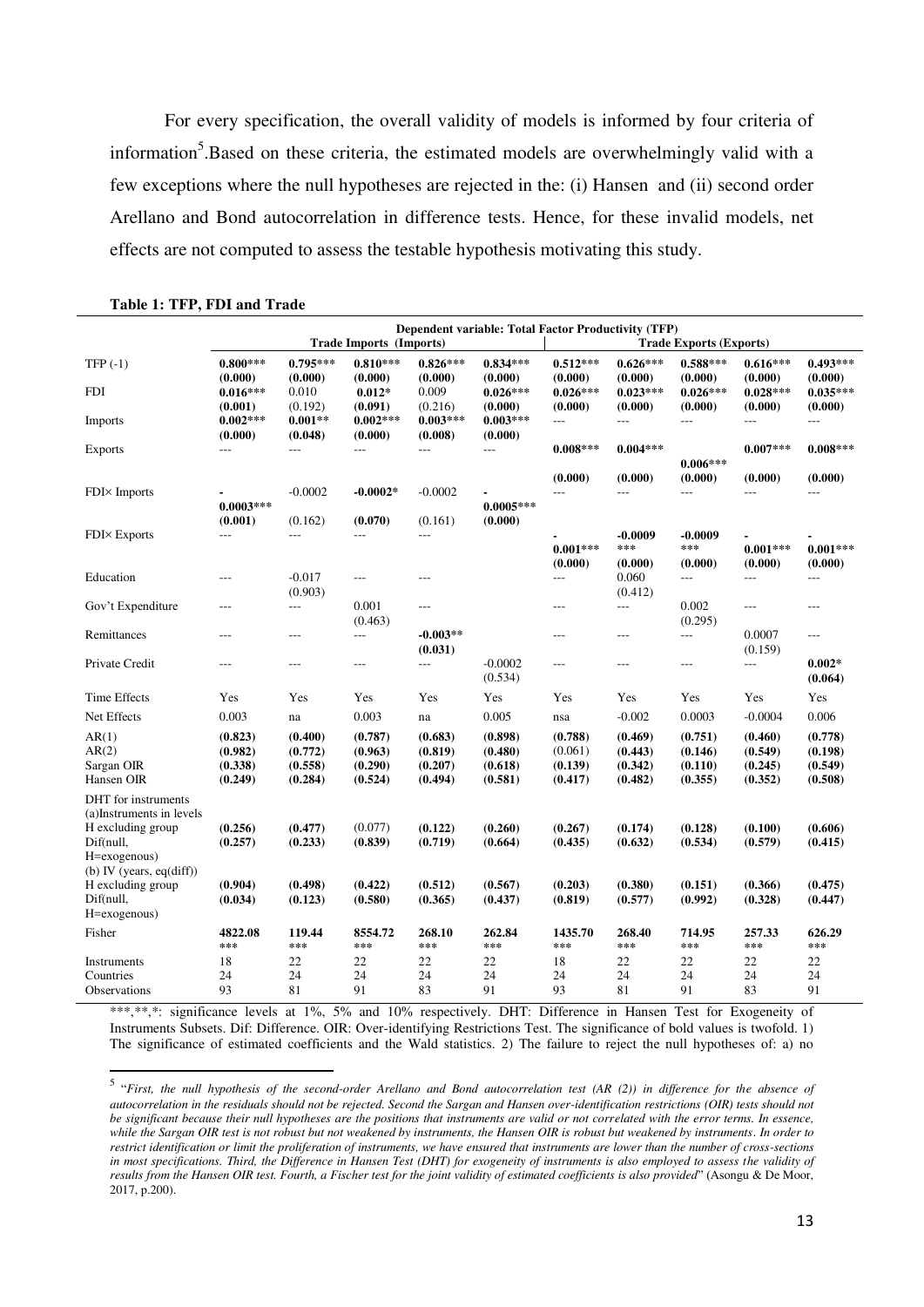autocorrelation in the AR(1) & AR(2) tests and; b) the validity of the instruments in the Sargan and Hansen OIR tests. Gov't: Government. nsa: not specifically applicable because the estimated model is not valid. na: not applicable because at least one estimated coefficient required for the computation of net effects is not significant. The mean value of imports is 40.422 while the mean value of exports is 28.459. Constants are included in all regressions.

| Dependent variable: Real Total Factor Productivity Growth (Real TFP growth)<br><b>Trade Imports (Imports)</b><br><b>Trade Exports (Exports)</b> |                               |                               |                                 |                               |                               |                               |                                  |                                 |                               |                               |
|-------------------------------------------------------------------------------------------------------------------------------------------------|-------------------------------|-------------------------------|---------------------------------|-------------------------------|-------------------------------|-------------------------------|----------------------------------|---------------------------------|-------------------------------|-------------------------------|
| Real TFP growth (-1)                                                                                                                            | $0.712***$<br>(0.000)         | $0.662***$<br>(0.000)         | $0.670***$<br>(0.000)           | $0.696***$<br>(0.000)         | $0.764***$<br>(0.000)         | $0.663***$<br>(0.000)         | $0.494***$<br>(0.000)            | $0.594***$<br>(0.000)           | $0.484***$<br>(0.000)         | $0.694***$<br>(0.000)         |
| <b>FDI</b>                                                                                                                                      | $0.024**$                     | 0.005                         | $0.040***$                      | $0.012***$                    | $0.023***$                    | $0.049***$                    | $0.033***$                       | $0.048***$                      | $0.050***$                    | $0.048***$                    |
|                                                                                                                                                 | (0.034)                       | (0.624)                       | (0.000)                         | (0.002)                       | (0.001)                       | (0.000)                       | (0.000)                          | (0.000)                         | (0.000)                       | (0.000)                       |
| Imports                                                                                                                                         | $0.002**$<br>(0.030)          | 0.001<br>(0.344)              | $0.002***$<br>(0.001)           | $0.002***$<br>(0.002)         | $0.002***$<br>(0.001)         | ---                           | $\overline{a}$                   | $\overline{a}$                  | ---                           | ---                           |
| <b>Exports</b>                                                                                                                                  | $---$                         | $\overline{a}$                | $\overline{a}$                  | $\overline{\phantom{a}}$      | ---                           | $0.005***$                    | $0.005***$                       | $0.005***$                      | $0.005***$                    | $0.006**$                     |
| FDI× Imports                                                                                                                                    |                               | $-0.0001$                     | $-0.0007$                       |                               |                               | (0.001)<br>$---$              | (0.002)<br>$---$                 | (0.000)<br>$---$                | (0.000)<br>$---$              | (0.011)<br>$\overline{a}$     |
|                                                                                                                                                 | $0.0004**$<br>(0.029)         | (0.474)                       | ***<br>(0.000)                  | $0.0003***$<br>(0.001)        | $0.0004***$<br>(0.001)        |                               |                                  |                                 |                               |                               |
| <b>FDI</b> × Exports                                                                                                                            | ---                           | $\overline{a}$                | $---$                           | ---                           | $---$                         |                               |                                  |                                 |                               |                               |
|                                                                                                                                                 |                               |                               |                                 |                               |                               | $0.001***$<br>(0.000)         | $0.001***$<br>(0.000)            | $0.001***$<br>(0.000)           | $0.001***$<br>(0.000)         | $0.001***$<br>(0.000)         |
| Education                                                                                                                                       | ---                           | $-0.212$                      | $---$                           | $---$                         | ---                           | ---                           | $0.494***$                       |                                 | ---                           | ---                           |
| Gov't Expenditure                                                                                                                               | $---$                         | (0.124)<br>$---$              | $0.006***$                      | $---$                         | $\overline{a}$                | $---$                         | (0.000)<br>$\scriptstyle \cdots$ | $0.005*$                        | $\overline{a}$                | $\scriptstyle\cdots$          |
| Remittances                                                                                                                                     | $---$                         | $\qquad \qquad -$             | (0.000)<br>$\scriptstyle\cdots$ | $-0.001$<br>(0.193)           | $---$                         | ---                           | $\qquad \qquad - -$              | (0.065)<br>$\scriptstyle\cdots$ | $-0.001**$<br>(0.018)         | $\scriptstyle\cdots$          |
| Private Credit                                                                                                                                  | ---                           | $---$                         | $\qquad \qquad -$               | $\overline{a}$                | $-0.0004$<br>(0.584)          | ---                           | $---$                            | $\qquad \qquad - -$             | $\overline{a}$                | 0.0003<br>(0.567)             |
| Time Effects                                                                                                                                    | Yes                           | Yes                           | Yes                             | Yes                           | Yes                           | Yes                           | Yes                              | Yes                             | Yes                           | Yes                           |
| Net Effects                                                                                                                                     | 0.007                         | na                            | nsa                             | $-0.012$                      | 0.006                         | nsa                           | 0.004                            | 0.019                           | 0.021                         | 0.019                         |
| AR(1)<br>AR(2)<br>Sargan OIR                                                                                                                    | (0.060)<br>(0.156)<br>(0.049) | (0.290)<br>(0.337)<br>(0.124) | (0.045)<br>(0.082)<br>(0.055)   | (0.132)<br>(0.212)<br>(0.021) | (0.124)<br>(0.315)<br>(0.055) | (0.070)<br>(0.125)<br>(0.028) | (0.270)<br>(0.311)<br>(0.091)    | (0.058)<br>(0.104)<br>(0.046)   | (0.112)<br>(0.328)<br>(0.000) | (0.185)<br>(0.285)<br>(0.015) |
| Hansen OIR                                                                                                                                      | (0.185)                       | (0.180)                       | (0.044)                         | (0.167)                       | (0.140)                       | (0.042)                       | (0.207)                          | (0.118)                         | (0.179)                       | (0.123)                       |
| DHT for instruments<br>(a)Instruments in levels<br>H excluding group<br>Dif(null,<br>H=exogenous)                                               | (0.047)<br>(0.391)            | (0.150)<br>(0.258)            | (0.042)<br>(0.132)              | (0.110)<br>(0.280)            | (0.030)<br>(0.434)            | (0.030)<br>(0.125)            | (0.117)<br>(0.333)               | (0.072)<br>(0.248)              | (0.209)<br>(0.217)            | (0.057)<br>(0.292)            |
| (b) IV (years, $eq(diff)$ )<br>H excluding group<br>Dif(null,<br>H=exogenous)                                                                   | (0.288)<br>(0.163)            | (0.401)<br>(0.081)            | (0.154)<br>(0.043)              | (0.697)<br>(0.020)            | (0.444)<br>(0.043)            | (0.569)<br>(0.007)            | (0.534)<br>(0.058)               | (0.119)<br>(0.274)              | (0.313)<br>(0.126)            | (0.249)<br>(0.099)            |
| Fisher                                                                                                                                          | 18268.85<br>***               | 39079.78<br>$***$             | 1298.48<br>***                  | 42611.09<br>***               | 10724.99<br>***               | 5782.34<br>$\pm\pm$           | 59.91***                         | 162393<br>$***$                 | 32257<br>***                  | $26.20***$                    |
| Instruments                                                                                                                                     | 18                            | 22                            | 22                              | 22                            | 22                            | 18                            | 22                               | 22                              | 22                            | 22                            |
| Countries<br>Observations                                                                                                                       | 24<br>93                      | 24<br>81                      | 24<br>91                        | 24<br>83                      | 24<br>91                      | 24<br>93                      | 24<br>81                         | 24<br>91                        | 24<br>83                      | 24<br>91                      |

#### **Table 2: Real TFP growth, FDI and Trade**

\*\*\*,\*\*,\*: significance levels at 1%, 5% and 10% respectively. DHT: Difference in Hansen Test for Exogeneity of Instruments Subsets. Dif: Difference. OIR: Over-identifying Restrictions Test. The significance of bold values is twofold. 1) The significance of estimated coefficients and the Wald statistics. 2) The failure to reject the null hypotheses of: a) no autocorrelation in the AR(1) & AR(2) tests and; b) the validity of the instruments in the Sargan and Hansen OIR tests. Gov't: Government. nsa: not specifically applicable because the estimated model is not valid. na: not applicable because at least one estimated coefficient required for the computation of net effects is not significant. The mean value of imports is 40.422 while the mean value of exports is 28.459. Constants are included in all regressions.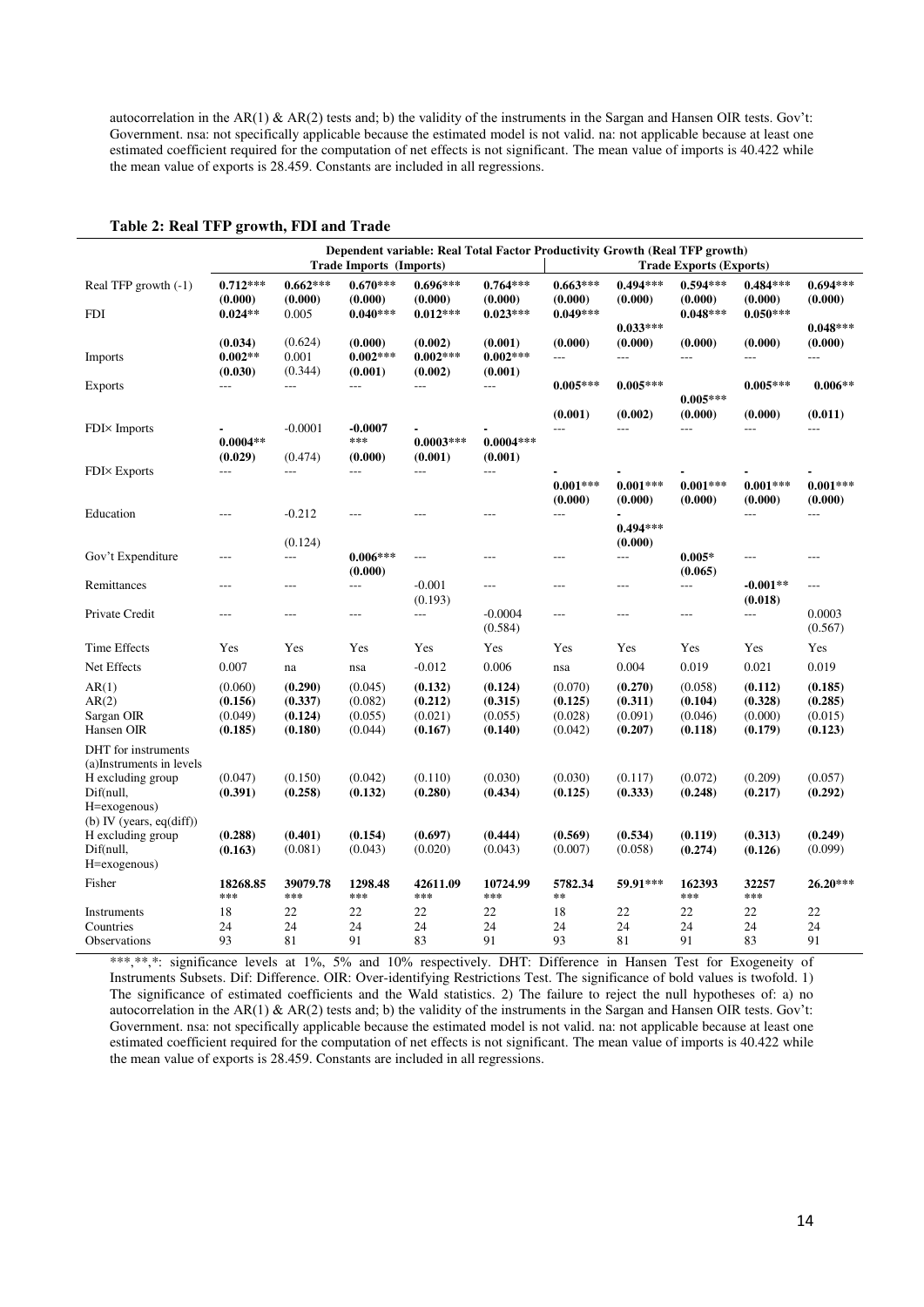In the light of the above, following contemporary studies founded on interactive regressions (Tchamyou & Asongu, 2017; Agoba *et al*., 2020), the hypothesis motivating this study is assessed by computing net effects from the unconditional effect of FDI and the conditional or interactive effects between FDI and trade dynamics. To put this computation into more perspective, in the second column of Table 1, the net effect on TFP from the relevance of imports in modulating the role of FDI on TFP is  $0.003$  ([40.422 $\times$  -0.0003] + [0.016]). In the compution, the average value of imports is 40.422; the unconditional impact of FDI on TFP is 0.016 whereas the conditional effect pertaining to the interaction between exports and FDI is -0.0003.

|                                                                                                                                  |                                          |                                          | Dependent variable: Welfare Total Factor Productivity (Welfare TFP)<br><b>Trade Imports (Imports)</b> |                                          |                                          |                                          |                                          | <b>Trade Exports (Exports)</b>           |                                          |                                          |
|----------------------------------------------------------------------------------------------------------------------------------|------------------------------------------|------------------------------------------|-------------------------------------------------------------------------------------------------------|------------------------------------------|------------------------------------------|------------------------------------------|------------------------------------------|------------------------------------------|------------------------------------------|------------------------------------------|
| Welfare TFP (-1)                                                                                                                 | $0.766***$<br>(0.000)                    | $0.728***$<br>(0.000)                    | $0.821***$<br>(0.000)                                                                                 | $0.814***$<br>(0.000)                    | $0.779***$<br>(0.000)                    | $0.632***$<br>(0.000)                    | $0.689***$<br>(0.000)                    | $0.661***$<br>(0.000)                    | $0.693***$<br>(0.000)                    | $0.596***$<br>(0.000)                    |
| <b>FDI</b>                                                                                                                       | 0.008<br>(0.112)                         | 0.005<br>(0.220)                         | 0.018<br>(0.133)                                                                                      | 0.002<br>(0.546)                         | $0.014***$<br>(0.000)                    | $0.009**$<br>(0.011)                     | $0.007**$<br>(0.022)                     | $0.009***$<br>(0.000)                    | $0.010**$<br>(0.028)                     | $0.018***$<br>(0.000)                    |
| Imports                                                                                                                          | $0.001***$<br>(0.001)                    | 0.0001<br>(0.787)                        | $0.001**$<br>(0.047)                                                                                  | $0.002***$<br>(0.003)                    | $0.001***$<br>(0.003)                    | $---$                                    | $\overline{a}$                           | $\sim$ $\sim$ $\sim$                     | $\overline{a}$                           | $---$                                    |
| <b>Exports</b>                                                                                                                   | ---                                      | ---                                      | ---                                                                                                   | $---$                                    | ---                                      | $0.005***$<br>(0.000)                    | $0.002**$<br>(0.022)                     | $0.002**$<br>(0.016)                     | $0.004***$<br>(0.001)                    | $0.005***$<br>(0.000)                    |
| FDI× Imports                                                                                                                     | $-0.0001$                                | $-0.00006$                               | $-0.0003$                                                                                             | $-0.00009$                               | $-0.0002$<br>***                         | $---$                                    | ---                                      | ---                                      | ---                                      | $---$                                    |
|                                                                                                                                  | (0.118)                                  | (0.426)                                  | (0.140)                                                                                               | (0.441)                                  | (0.000)                                  |                                          |                                          |                                          |                                          |                                          |
| <b>FDI</b> × Exports                                                                                                             | $---$                                    | $---$                                    | $---$                                                                                                 | $\overline{\phantom{a}}$                 | $\overline{a}$                           | $-0.0003$<br>$***$                       | $\blacksquare$<br>$0.0002**$             | $-0.0003$<br>***                         | $-0.0004$<br>***                         | $-0.0007$<br>***                         |
|                                                                                                                                  |                                          |                                          |                                                                                                       |                                          |                                          | (0.005)                                  | (0.023)                                  | (0.000)                                  | (0.007)                                  | (0.000)                                  |
| Education                                                                                                                        | ---                                      | $0.139**$<br>(0.042)                     | $---$                                                                                                 | $\overline{a}$                           | ---                                      | $---$                                    | 0.103<br>(0.143)                         | $\overline{a}$                           | ---                                      | ---                                      |
| Gov't Expenditure                                                                                                                | ---                                      | $\overline{a}$                           | $0.005***$<br>(0.009)                                                                                 | $\overline{\phantom{a}}$                 | ---                                      | $---$                                    | ---                                      | $0.003**$<br>(0.011)                     | ---                                      | ---                                      |
| Remittances                                                                                                                      | ---                                      | $---$                                    | $\overline{a}$                                                                                        | $0.004***$                               | ---                                      | $---$                                    | $---$                                    | $\overline{a}$                           | $0.0009**$                               | $\overline{a}$                           |
| Private Credit                                                                                                                   | $---$                                    | $---$                                    | ---                                                                                                   | (0.003)<br>---                           | $0.001**$<br>(0.014)                     | $---$                                    | $\overline{a}$                           | $---$                                    | (0.010)<br>---                           | 0.001<br>(0.319)                         |
| <b>Time Effects</b>                                                                                                              | Yes                                      | Yes                                      | Yes                                                                                                   | Yes                                      | Yes                                      | Yes                                      | Yes                                      | Yes                                      | Yes                                      | Yes                                      |
| Net Effects                                                                                                                      | na                                       | na                                       | na                                                                                                    | na                                       | 0.005                                    | nsa                                      | 0.001                                    | nsa                                      | $-0.001$                                 | $-0.001$                                 |
| AR(1)<br>AR(2)<br>Sargan OIR<br>Hansen OIR                                                                                       | (0.556)<br>(0.214)<br>(0.511)<br>(0.700) | (0.333)<br>(0.191)<br>(0.491)<br>(0.395) | (0.636)<br>(0.167)<br>(0.637)<br>(0.678)                                                              | (0.640)<br>(0.172)<br>(0.482)<br>(0.514) | (0.540)<br>(0.581)<br>(0.710)<br>(0.651) | (0.584)<br>(0.081)<br>(0.269)<br>(0.169) | (0.369)<br>(0.169)<br>(0.552)<br>(0.482) | (0.406)<br>(0.078)<br>(0.237)<br>(0.491) | (0.951)<br>(0.224)<br>(0.359)<br>(0.285) | (0.490)<br>(0.127)<br>(0.686)<br>(0.288) |
| DHT for instruments<br>(a)Instruments in levels<br>H excluding group<br>Dif(null,<br>H=exogenous)<br>(b) IV (years, $eq(diff)$ ) | (0.474)<br>(0.658)                       | (0.474)<br>(0.342)                       | (0.307)<br>(0.737)                                                                                    | (0.241)<br>(0.603)                       | (0.307)<br>(0.707)                       | (0.551)<br>(0.128)                       | (0.627)<br>(0.382)                       | (0.293)<br>(0.536)                       | (0.160)<br>(0.396)                       | (0.856)<br>(0.173)                       |
| H excluding group<br>Dif(null,<br>H=exogenous)                                                                                   | (0.546)<br>(0.680)                       | (0.673)<br>(0.120)                       | (0.419)<br>(0.970)                                                                                    | (0.615)<br>(0.274)                       | (0.399)<br>(0.956)                       | (0.138)<br>(0.354)                       | (0.401)<br>(0.529)                       | (0.286)<br>(0.868)                       | (0.225)<br>(0.471)                       | (0.313)<br>(0.294)                       |
| Fisher                                                                                                                           | 152.07***                                | 15542.43<br>***                          | 295.07***                                                                                             | 4475.85<br>***                           | 167.96<br>***                            | 1633.02<br>$***$                         | 672.82<br>***                            | 915.41<br>$***$                          | 1767.59<br>***                           | 2177.41<br>***                           |
| Instruments                                                                                                                      | 18                                       | 22                                       | 22                                                                                                    | 22                                       | 22                                       | 18                                       | 22                                       | 22                                       | 22                                       | 22                                       |
| Countries                                                                                                                        | 24                                       | 24                                       | 24                                                                                                    | 24                                       | 24                                       | 24                                       | 24                                       | 24                                       | 24                                       | 24                                       |
| Observations                                                                                                                     | 93                                       | 81                                       | 91                                                                                                    | 83                                       | 91                                       | 93                                       | 81                                       | 91                                       | 83                                       | 91                                       |

\*\*\*,\*\*,\*: significance levels at 1%, 5% and 10% respectively. DHT: Difference in Hansen Test for Exogeneity of Instruments Subsets. Dif: Difference. OIR: Over-identifying Restrictions Test. The significance of bold values is twofold. 1) The significance of estimated coefficients and the Wald statistics. 2) The failure to reject the null hypotheses of: a) no autocorrelation in the AR(1) & AR(2) tests and; b) the validity of the instruments in the Sargan and Hansen OIR tests. Gov't: Government. nsa: not specifically applicable because the estimated model is not valid. na: not applicable because at least one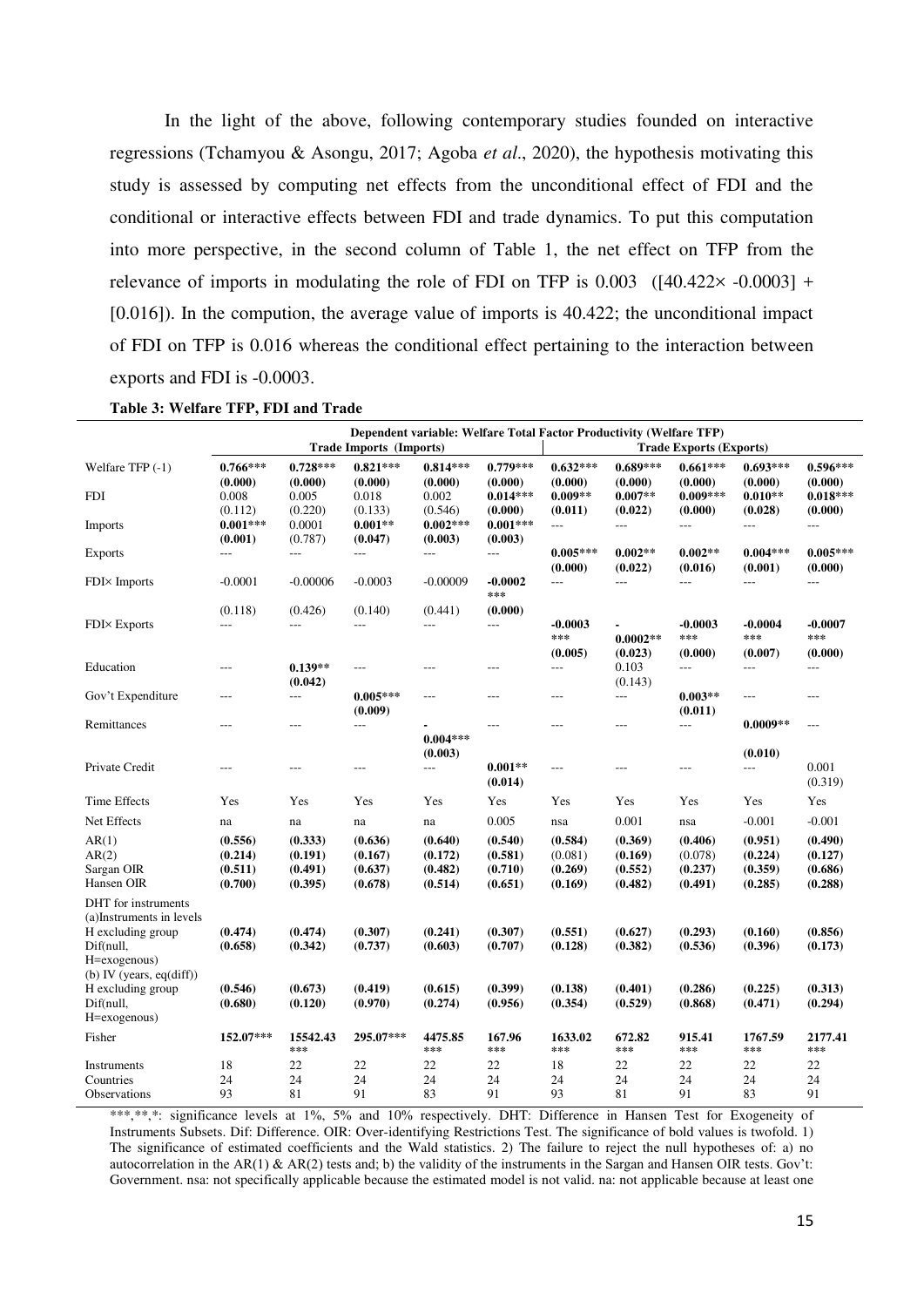estimated coefficient required for the computation of net effects is not significant. The mean value of imports is 40.422 while the mean value of exports is 28.459. Constants are included in all regressions.

The following results are apparent from Tables 1-4. First, trade imports modulate FDI to overwhelmingly induce positive net effects on TFP, real TFP growth, welfare TFP and real welfare TFP. Second, with exceptions on TFP and welfare TFP where net effects are both positive and negative, trade exports modulate FDI to overwhelmingly induce positive net effects on real TFP growth, welfare real TFP. In summary, the tested hypothesis is valid for the most part. Third, most of the significant control variables reflect the expected signs.

| Table 4: Welfare real TFP, FDI and Trade |  |  |  |
|------------------------------------------|--|--|--|
|------------------------------------------|--|--|--|

|                                                                                                                               |                                          |                                          | <b>Trade Imports (Imports)</b>           |                                          |                                          |                                          |                                          | Dependent variable: Welfare Total Factor Productivity (Welfare real TFP)<br><b>Trade Exports (Exports)</b> |                                          |                                          |
|-------------------------------------------------------------------------------------------------------------------------------|------------------------------------------|------------------------------------------|------------------------------------------|------------------------------------------|------------------------------------------|------------------------------------------|------------------------------------------|------------------------------------------------------------------------------------------------------------|------------------------------------------|------------------------------------------|
| Welfare real TFP (-1)                                                                                                         | $0.597***$<br>(0.000)                    | $0.524***$<br>(0.000)                    | $0.562***$<br>(0.000)                    | $0.617***$<br>(0.000)                    | $0.668***$<br>(0.000)                    | $0.589***$<br>(0.000)                    | $0.457***$<br>(0.000)                    | $0.568***$<br>(0.000)                                                                                      | $0.625***$<br>(0.000)                    | $0.611***$<br>(0.000)                    |
| <b>FDI</b>                                                                                                                    | 0.014<br>(0.179)                         | 0.010<br>(0.107)                         | $0.020*$<br>(0.054)                      | $0.020**$<br>(0.026)                     | $0.023**$<br>(0.025)                     | $0.042***$<br>(0.000)                    | $0.024***$<br>(0.000)                    | $0.030***$<br>(0.000)                                                                                      | $0.037***$<br>(0.000)                    | $0.037***$<br>(0.000)                    |
| Imports                                                                                                                       | $0.002**$<br>(0.022)                     | $0.002**$<br>(0.028)                     | 0.001<br>(0.141)                         | $0.003**$<br>(0.016)                     | $0.002***$<br>(0.005)                    | $\overline{a}$                           | $\overline{a}$                           | $---$                                                                                                      | ---                                      | $\cdots$                                 |
| <b>Exports</b>                                                                                                                | $\overline{a}$                           | $\overline{a}$                           | $\overline{a}$                           | ---                                      | ---                                      | $0.005***$<br>(0.000)                    | $0.006***$<br>(0.000)                    | $0.003***$<br>(0.000)                                                                                      | $0.005***$<br>(0.000)                    | $0.004***$<br>(0.002)                    |
| FDI× Imports                                                                                                                  | $-0.0003$                                | $-0.0002*$                               | $-0.0004*$                               | $0.0004**$                               | $-0.0004$<br>**                          | $---$                                    | $---$                                    | $---$                                                                                                      | $---$                                    | $---$                                    |
|                                                                                                                               | (0.150)                                  | (0.097)                                  | (0.055)                                  | (0.030)                                  | (0.028)                                  |                                          |                                          |                                                                                                            |                                          |                                          |
| <b>FDI</b> × Exports                                                                                                          | $\overline{a}$                           | ---                                      | ---                                      | ---                                      | ---                                      | $-0.001$<br>***                          | $-0.0006$<br>***                         | $-0.0009$<br>$***$                                                                                         | $0.001***$                               | $0.001***$                               |
|                                                                                                                               |                                          |                                          |                                          |                                          |                                          | (0.000)                                  | (0.000)                                  | (0.000)                                                                                                    | (0.000)                                  | (0.001)                                  |
| Education                                                                                                                     | $---$                                    | $-0.051$<br>(0.593)                      | $---$                                    | ---                                      | ---                                      | ---                                      | $0.274***$<br>(0.002)                    | $---$                                                                                                      | $---$                                    |                                          |
| Gov't Expenditure                                                                                                             | ---                                      | $\cdots$                                 | $0.006**$<br>(0.032)                     | $---$                                    | $---$                                    | ---                                      | $\overline{a}$                           | $0.005***$<br>(0.001)                                                                                      | ---                                      | ---                                      |
| Remittances                                                                                                                   | $---$                                    | $---$                                    | $---$                                    | $-0.003$<br>(0.119)                      | ---                                      | ---                                      | $\qquad \qquad - -$                      | $\sim$ $\sim$                                                                                              | $0.0007**$<br>(0.013)                    | ---                                      |
| Private Credit                                                                                                                | $---$                                    | ---                                      | ---                                      | ---                                      | $0.002***$<br>(0.005)                    | ---                                      | $---$                                    | $---$                                                                                                      | $---$                                    | $-0.0008$<br>(0.231)                     |
| Time Effects                                                                                                                  | Yes                                      | Yes                                      | Yes                                      | Yes                                      | Yes                                      | Yes                                      | Yes                                      | Yes                                                                                                        | Yes                                      | Yes                                      |
| Net Effects                                                                                                                   | na                                       | na                                       | 0.003                                    | na                                       | 0.006                                    | 0.013                                    | 0.006                                    | 0.004                                                                                                      | 0.008                                    | 0.008                                    |
| AR(1)<br>AR(2)<br>Sargan OIR<br>Hansen OIR                                                                                    | (0.015)<br>(0.752)<br>(0.265)<br>(0.233) | (0.129)<br>(0.403)<br>(0.138)<br>(0.311) | (0.020)<br>(0.327)<br>(0.244)<br>(0.155) | (0.046)<br>(0.700)<br>(0.164)<br>(0.538) | (0.021)<br>(0.292)<br>(0.325)<br>(0.313) | (0.019)<br>(0.513)<br>(0.164)<br>(0.375) | (0.047)<br>(0.120)<br>(0.743)<br>(0.702) | (0.043)<br>(0.333)<br>(0.105)<br>(0.302)                                                                   | (0.027)<br>(0.791)<br>(0.282)<br>(0.602) | (0.048)<br>(0.789)<br>(0.033)<br>(0.256) |
| DHT for instruments<br>(a)Instruments in levels<br>H excluding group<br>Dif(null, H=exogenous)<br>(b) IV (years, $eq(diff)$ ) | (0.236)<br>(0.248)                       | (0.241)<br>(0.360)                       | (0.157)<br>(0.216)                       | (0.105)<br>(0.797)                       | (0.141)<br>(0.458)                       | (0.074)<br>(0.607)                       | (0.107)<br>(0.932)                       | (0.075)<br>(0.567)                                                                                         | (0.388)<br>(0.604)                       | (0.261)<br>(0.281)                       |
| H excluding group<br>Dif(null, H=exogenous)                                                                                   | (0.385)<br>(0.157)                       | (0.521)<br>(0.134)                       | (0.354)<br>(0.079)                       | (0.523)<br>(0.426)                       | (0.463)<br>(0.172)                       | (0.191)<br>(0.753)                       | (0.678)<br>(0.494)                       | (0.313)<br>(0.319)                                                                                         | (0.651)<br>(0.354)                       | (0.196)<br>(0.473)                       |
| Fisher                                                                                                                        | 73.14***                                 | 48585<br>***                             | 349.64<br>***                            | 338.17<br>***                            | 291.64<br>***                            | 8278.98<br>***                           | 75.68***                                 | 14174.99<br>$***$                                                                                          | 321.88<br>$***$                          | 245.75<br>***                            |
| Instruments<br>Countries<br><b>Observations</b>                                                                               | 18<br>24<br>93                           | 22<br>24<br>81                           | 22<br>24<br>91                           | 22<br>24<br>83                           | 22<br>24<br>91                           | 18<br>24<br>93                           | 22<br>24<br>81                           | 22<br>24<br>91                                                                                             | 22<br>24<br>83                           | 22<br>24<br>91                           |

\*\*\*,\*\*,\*: significance levels at 1%, 5% and 10% respectively. DHT: Difference in Hansen Test for Exogeneity of Instruments Subsets. Dif: Difference. OIR: Over-identifying Restrictions Test. The significance of bold values is twofold. 1) The significance of estimated coefficients and the Wald statistics. 2) The failure to reject the null hypotheses of: a) no autocorrelation in the AR(1) & AR(2) tests and; b) the validity of the instruments in the Sargan and Hansen OIR tests. Gov't: Government. na: not applicable because at least one estimated coefficient required for the computation of net effects is not significant. The mean value of imports is 40.422 while the mean value of exports is 28.459. Constants are included in all regressions.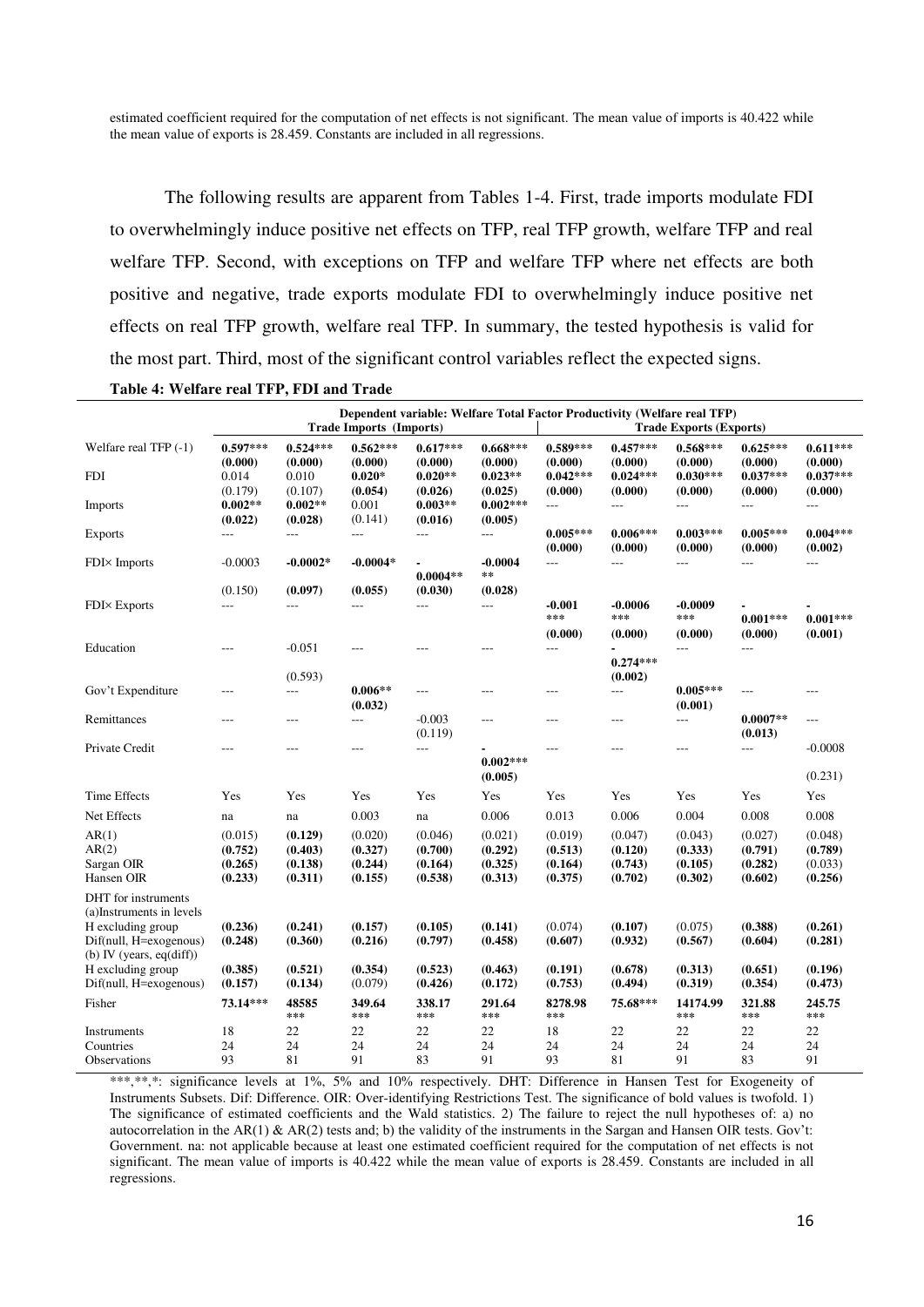#### **4.2 Further discussion of results**

While it is revelvant to discuss the confirmed simultaneous openness hypothesis in the light of extant literature, it is also worthwhile to note that the Rajan and Zingales (2003) hypothesis pertaining to simultenous openness has largedly been investigated within the context of financial development. Hence, as clarified in the introduction, this study has departed from the extant literature by investigating the attendant hypothesis within the context of productivity. Hence, the discussion of results in the light of prior literature on the simultenously hypothesis would largely compare the findings of this study with those established in the financial development literature. Let us recall that, according to Rajan and Zingales (2003), concurrent opening of trade and capital accounts will lead to greater financial development in a domestic economy and by extension, productivity in a domestic economy as framed in this study. Two strands of the literature are worth comparing with the established findings, notably: a strand that has confirmed the hypothesis and another strand that has not confirmed the hypothesis.

 On the strand that has confirmed the hypothesis; the findings of this study are broadly consistent with Sakyi and Egyir (2017) who have confirmed the hypothesis within the context of economic growth in 45 African countries during the period 1990-2014 using the GMM estimation technique. In this same strand, Onanuga (2016) confirms the simultaneous opening of finance and trade accounts for financial development in Nigeria using the GMM estimation strategy while Law (2017) establishes using dynamic heterogeneous panel data (from 68 countries for the period 1980-2001 that) that, openness in terms of capital and trade are most potent in driving financial development in middle-income nations, compared to high-income and low-income countries where the influence is relatively small.

With respect to the strand of studies that has not confirmed the underlying hypothesis, Ajayi and Aluko (2019) use data from 1990 to 2015 and an instrumental variable estimation approach to establish that simultaneous increases in financial and trade openness restricts stock market and banking sector developments in Nigeria. Baltagi, Demetriades and Law (2009) provide only partial support for the hypothesis by finding that openning either trade accounts or capital accounts (i.e. openning one without the other) can still improve financial sector development. Using GMM estimators on data from 1996-2013 in 53 developing and developed countries, Abdallah (2016) does not find support to the simultaneous openness hypothesis. Al-Fayoumi and Abuzayed (2014) have also not confirmed the hypothesis in 12 Arab countries from 1985 to 2011 using the GMM, Fixed Effects and Random Effects estimation strategies. Hauner, Prati and Bircan (2013) also find little support for the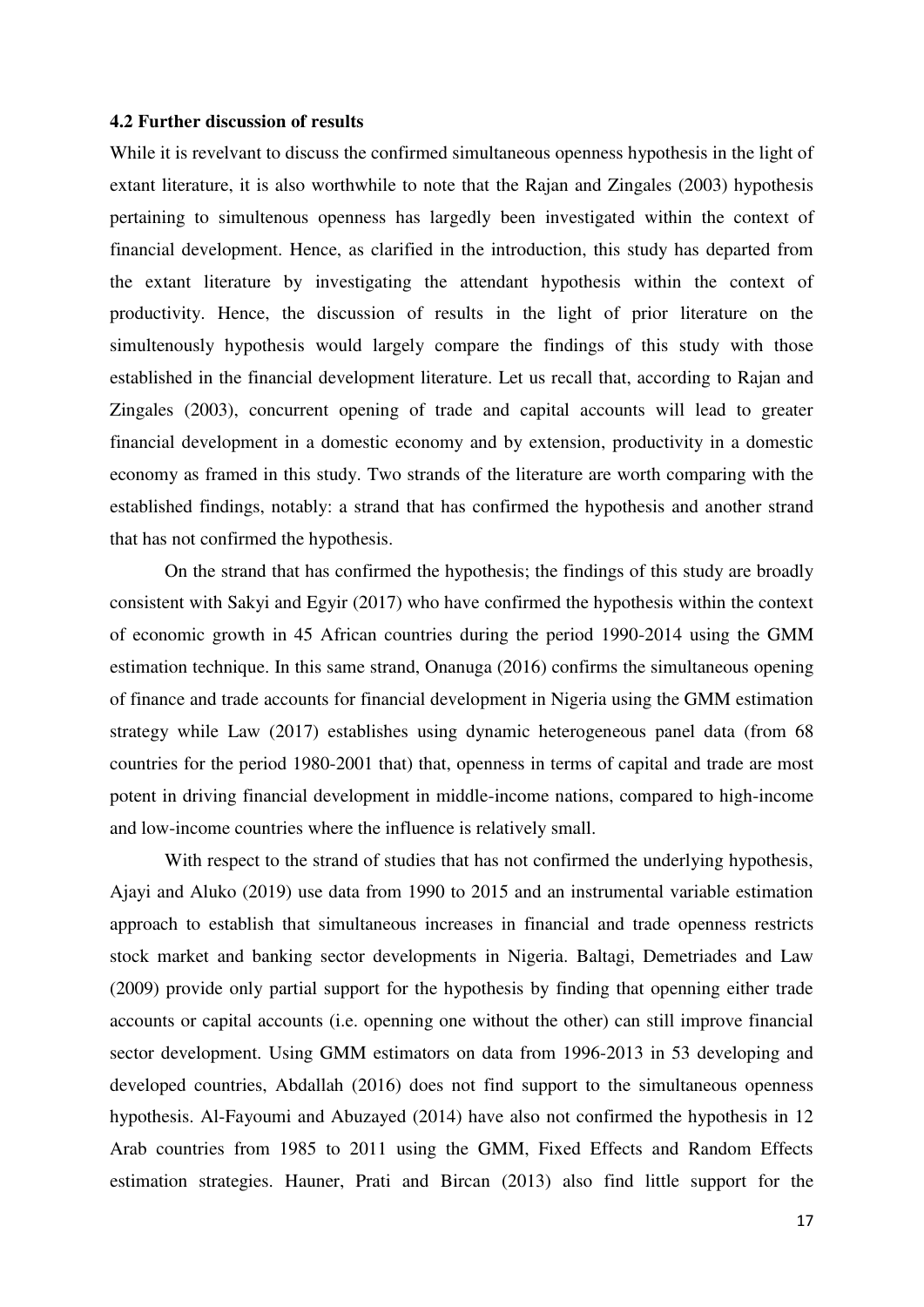underlying hypothesis using *de jure* measures of openness and financial development. Karimu and Marbuah (2017) focus on 44 developing economies and use a nonparametric modelling approach to confirm that both openness dimensions positively affect financial development and consequently, provide loose support for the simultaneous openness hypothesis.

It is worth noting that the conclusions on evidences or not of the simultaneous openning hypothesis from the extant literature are based on interactive effects, while the conclusions of this study are based on net effects. It follows that findings of the studies used to compare our findings are characterised by some pitfalls in interactive regressions documented in Brambor et al. (2006) and contemporary literature (Asongu & Odhiambo, 2020a, 2020b). Accordingly, in interactive regressions, the overall effect should be based on both the conditional (or interactive effect) and the unconditional effect.

#### **5. Concluding implications and future research directions**

This study assesses the simultaneous openness hypothesis that trade modulates foreign direct investment (FDI) to induce positive net effects on total factor productivity (TFP) dynamics. Twenty-five countries in Sub-Saharan Africa and data for the period 1980 to 2014 are used. The empirical evidence is based on the Generalised Method of Moments. First, trade imports modulate FDI to overwhelmingly induce positive net effects on TFP, real TFP growth, welfare TFP and real welfare TFP. Second, with exceptions on TFP and welfare TFP where net effects are both positive and negative, trade exports modulate FDI to overwhelmingly induce positivenet effects on real TFP growth and welfare real TFP. In summary, the tested hypothesis is valid for the most part.

 In the light of the above, the tested hypothesis is overwhelmingly valid because the positive net effects substantially outweigh the negative net effects. Evidence of positive and negative net effects is not also surprising given the conflicting theoretical underpinnings engaged in Section 2. The negative net effects can also be elicited from several perspectives. FDI may not engender positive ramifications on TFP if multinational companies operate within sectors that are not competitive or when FDI is implemented within a context where-by it dampens domestic investment and savings. Hence, FDI can also enclave investment, reduce external balances owing to substantial repatriation of profits. It is also important to emphasize that in scenarios where FDI is not tailored to international trade, but for domestic consumption, limited exports can adversely affect the current account balance and by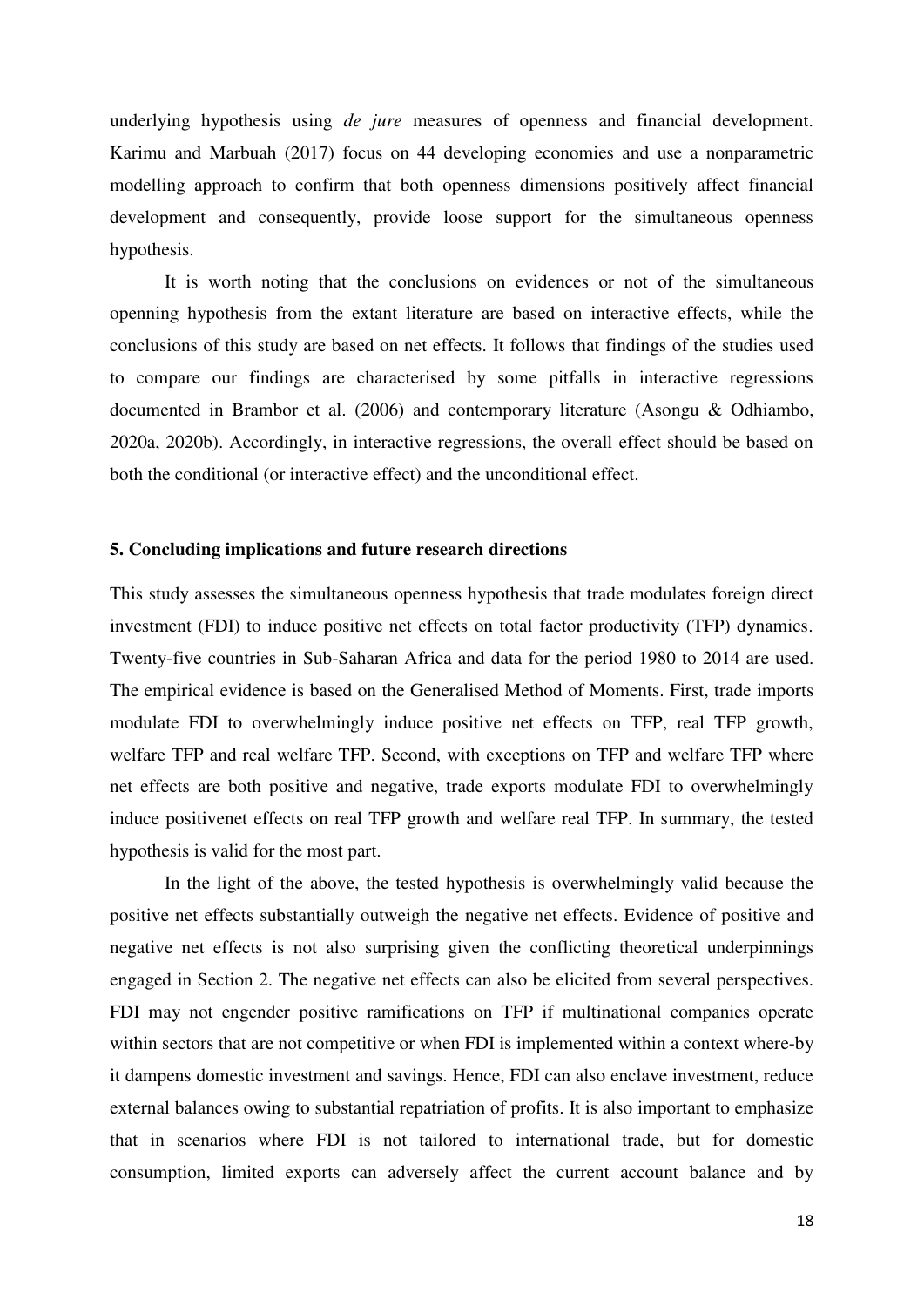extension foreign reserves. In summary, the fact that the overall effects on the outcome variable are contingent on adopted elements in the conditioning information set is also evidence of the fact that initial macroeconomic conditions are necessary in order to leverage on overall positive effects. Moreover, some initial conditions are more favourable for the anticipated positive net effects than others. In what follows, some implications pertaining to the validity of the tested hypothesis are engaged.

 Overall, it is worthwhile to emphasize that the findings are relevant to the sampled countries in SSA because a trade-driven FDI-TFP nexus is likely to bring-in foreign exchange earnings, improve economic performance and encourage the establishment and/or consolidation of new/competitive productivity capacities. The net effects can be further improved if the established nexuses are tailored in the light of the following.

 First, the established findings should be fundamentally articulated along the imperative of forstering export-oriented FDI given that the suggested approach has the advantage of attracting investments that contribute both to the consolidation of foreign exchange and domestic employment opportunities. The approach should also be contingent on comparative competitiveness of the countries, strategic niches of production, targeted locations and the relevance of productivity that is aligned with global value chains.

 Second, the positive net effects on welfare-focused TFP dynamics is evidence of the relevance of the findings in the post-2015 development agenda in which, societal welfare is fundamental in driving sustainable development. Hence, FDI policies should also be constructively aligned to the degree by which the targeted productivity can boost socioeconomic and inclusive development objectives of sampled countries. Therefore, the FDI approaches should be tailored to promote, the rights of workers, working conditions and skills upgrading.

 Third, in order to boost domestic economic development in other sectors and improve values chains, foreign investors should be encouraged to foster nexuses with local firms and suppliers. Moreover, the linkages should promote knowledge transfer, technology catch-up and skills diffusion between domestic firms and multinational companies. Other worthwhile endeavours that should be prioritised in the connection between multinational companies and local firms include: collaborative training, participation in joint programs for human capital improvement and encouragement of foreign partners to contribute towards the construction of local capacities.

 Fourth, the imperative of fostering and consolidating export-related FDI is contingent on the nation's capacity to build domestic resources. Accordingly, as established by Hassan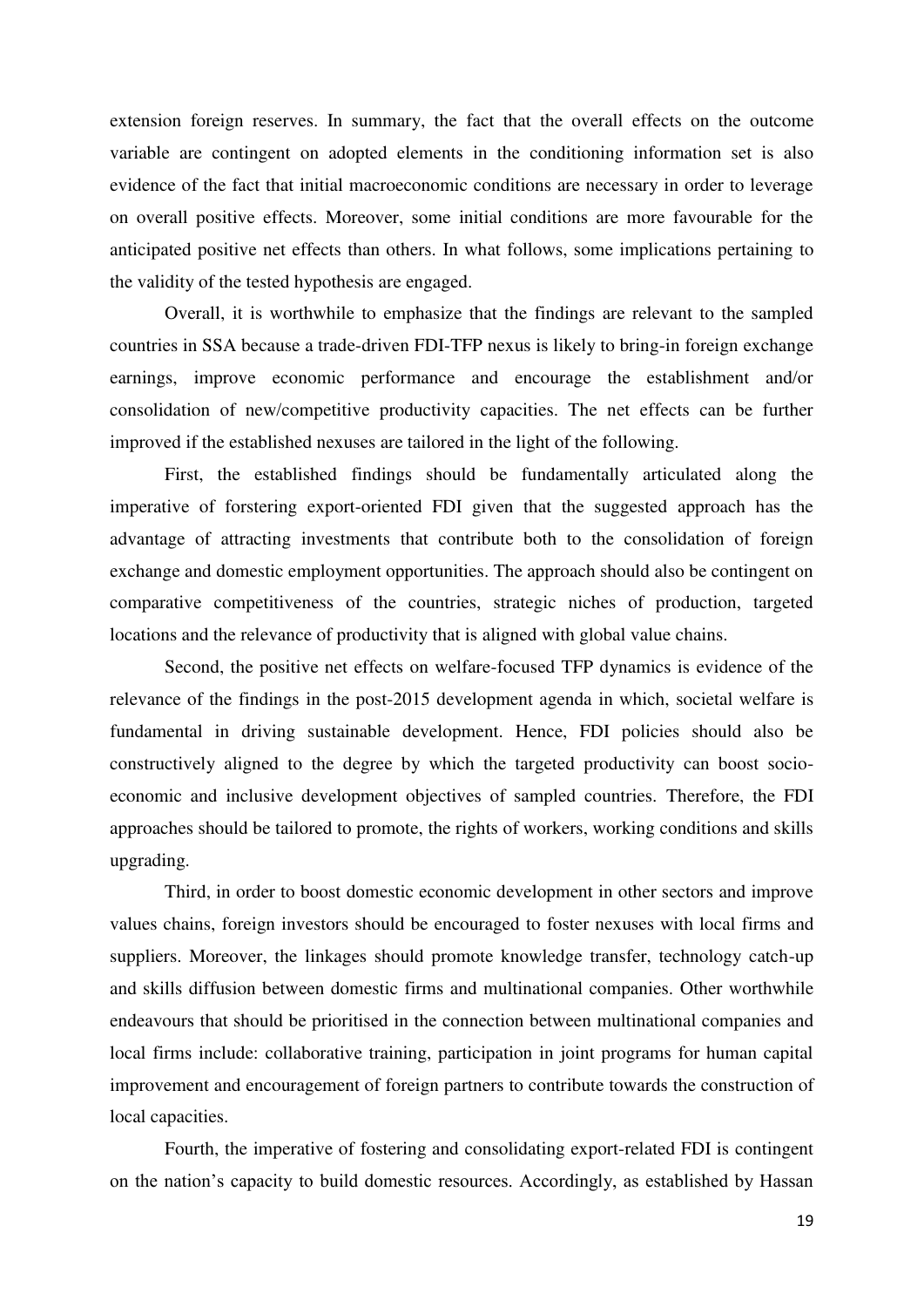(2005), countries that have been most successful in driving-up exports have adopted a two pronged strategy: improvement of domestic capabilities and foreign resources targeting. The approach entails, *inter alia*: the institution of specialised agencies that promote the targeting of FDI in accordance with industrial strategies and broader development objectives of a nation; upgrading of human resources and system of training workers; building of relevant industrial infrastructure that is of world premier standard; establishment of funds promoting capital investment and support for domestic corporations.

 Fifth, in summary, in order to improve overall productivity as well as welfare implications of the underlying productivity, countries also need to be aware of issues that can substantially jeopardize the development prospects of SSA nations. Such issues include a good understanding of tendencies in comparative advantages such that domestic policies are designed to avoid foreign investments that are weapons of dumping and unfair competition. In essence, the degree by which nations can benefit from new avenues brought about by systems of international production is contingent on the their idiosyncratic actions, which entail: the consolidation of instutituional frameworks, promotion of investment opportunities that are export-oriented and building of networks for skills and technology transfer between multinational companies and local firms.

 The findings obviously leave room for future research particularly, withiin the framework of understanding how the formation of industrial clusters can be consolidated by trade openness in efforts to form three types of FDI-driven clusters. These are: (i) targeted business and investment promotion; (ii) institutions building and (iii) training of human resources.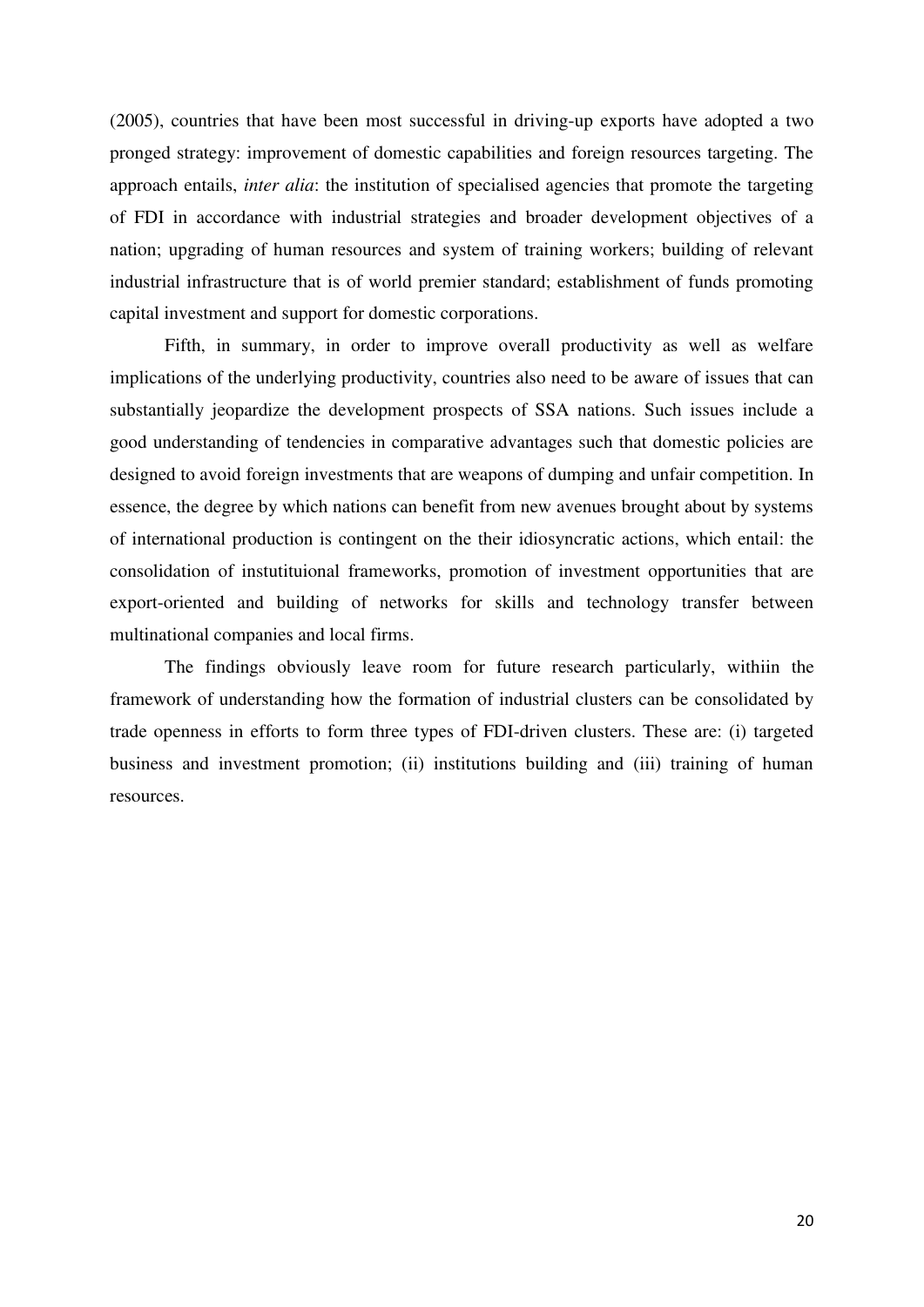# **Appendices**

| Variables                 | <b>Signs</b>                      | <b>Variable Definitions (Measurements)</b>                                              | <b>Sources</b>               |
|---------------------------|-----------------------------------|-----------------------------------------------------------------------------------------|------------------------------|
| TFP1                      | <b>TFP</b>                        | Total Factor Productivity (TFP)                                                         | Penn World Table<br>database |
| TFP <sub>2</sub>          | <b>RTFP</b>                       | Real Total Factor Productivity Growth (RTFPg)                                           | Penn World Table<br>database |
| TFP3                      | <b>WTFP</b>                       | Welfare Total Factor Productivity (WTFP)                                                | Penn World Table<br>database |
| TFP4                      | <b>WRTFP</b>                      | Welfare Real Total Factor Productivity (WRTFP)                                          | Penn World Table<br>database |
| Foreign Direct Investment | <b>FDI</b>                        | Foreign Direct Investment Inflows(% of GDP)                                             | <b>UNCTAD</b>                |
| <b>Commodity Imports</b>  | <b>Imports</b>                    | Import of Goods and Services (% of GDP)                                                 | WDI                          |
| <b>Commodity Exports</b>  | <b>Exports</b>                    | Export of Goods and Services (% of GDP)                                                 | <b>WDI</b>                   |
| Education                 | Education                         | SEPSGPI: School enrollment, primary and<br>secondary (gross), gender parity index (GPI) | WDI                          |
| Government Expenditure    | Gov <sup>2</sup> t<br>Expenditure | Governments final consumption expenditure (% of<br>GDP)                                 | WDI                          |
| Remittances               | Remittances                       | Personal remittances, received (% of GDP)                                               | WDI                          |
| <b>Credit Access</b>      | Private credit                    | Domestic credit to private sector (% of GDP)                                            | <b>FDSD</b>                  |

|  |  | <b>Appendix 1: Definitions and sources of variables</b> |  |  |
|--|--|---------------------------------------------------------|--|--|
|--|--|---------------------------------------------------------|--|--|

WDI: World Development Indicators. GDP: Gross Domestic Product.UNCTAD: United Nations Conference on Trade and Development. FDSD: Financial Development and Structure Database.

#### **Appendix 2: Summary statistics**

|                                        | Mean   | <b>SD</b> | <b>Minimum</b> | <b>Maximum</b> | <b>Observations</b> |
|----------------------------------------|--------|-----------|----------------|----------------|---------------------|
| <b>Total Factor Productivity</b>       | 0.539  | 0.310     | 0.121          | 1.884          | 125                 |
| Real Total Factor Productivity Growth  | 0.539  | 0.276     | 0.123          | 1.381          | 125                 |
| Welfare Total Factor Productivity      | 0.984  | 0.189     | 0.605          | 1.664          | 125                 |
| Welfare Real Total Factor Productivity | 0.927  | 0.190     | 0.456          | 1.785          | 125                 |
| Foreign Direct Investment              | 1.903  | 2.795     | $-3.440$       | 22.118         | 124                 |
| Imports                                | 40.422 | 26.980    | 6.664          | 163.198        | 116                 |
| <b>Exports</b>                         | 28.459 | 16.635    | 3.199          | 66.722         | 116                 |
| Education                              | 0.854  | 0.177     | 0.465          | 1.341          | 107                 |
| Government Expenditure                 | 16.066 | 5.358     | 6.085          | 36.155         | 122                 |
| Remittances                            | 4.768  | 12.917    | 0.003          | 89.354         | 107                 |
| Credit Access                          | 21.009 | 22.256    | 2.238          | 144.397        | 121                 |

S.D: Standard Deviation.

# **Appendix 3: Correlation matrix (uniform sample size: 123)**

| <b>TFP</b> | <b>RTFP</b> | <b>WTFP</b> | WRTFP | <b>FDI</b> | Imports  | <b>Exports</b> | Education | Gov. Ex  | Remit    | Credit   |                |
|------------|-------------|-------------|-------|------------|----------|----------------|-----------|----------|----------|----------|----------------|
| 1.000      | 0.260       | 0.954       | 0.132 | $-0.137$   | $-0.035$ | 0.498          | 0.253     | 0.093    | $-0.153$ | 0.281    | <b>TFP</b>     |
|            | 1.000       | 0.279       | 0.572 | $-0.009$   | $-0.077$ | 0.333          | $-0.075$  | 0.042    | $-0.273$ | 0.099    | <b>RTFP</b>    |
|            |             | 1.000       | 0.129 | $-0.098$   | 0.086    | 0.505          | 0.266     | 0.190    | $-0.071$ | 0.265    | <b>WTFP</b>    |
|            |             |             | 1.000 | 0.075      | 0.069    | 0.322          | $-0.115$  | $-0.063$ | $-0.082$ | 0.212    | <b>WRTFP</b>   |
|            |             |             |       | 1.000      | 0.280    | 0.193          | 0.239     | 0.128    | 0.038    | 0.036    | <b>FDI</b>     |
|            |             |             |       |            | 1.000    | 0.522          | 0.422     | 0.538    | 0.779    | 0.210    | <b>Imports</b> |
|            |             |             |       |            |          | 1.000          | 0.347     | 0.350    | 0.050    | 0.427    | <b>Exports</b> |
|            |             |             |       |            |          |                | 1.000     | 0.322    | 0.352    | 0.153    | Education      |
|            |             |             |       |            |          |                |           | 1.000    | 0.287    | 0.139    | Gov. Ex        |
|            |             |             |       |            |          |                |           |          | 1.000    | $-0.082$ | Remit          |
|            |             |             |       |            |          |                |           |          |          | 1.000    | Credit         |

TFP: Total Factor Productivity. RTFP: Real Total Factor Productivity. WTFP: Welfare Total Factor Productivity. WRTFP: Welfare Real Total Factor Productivity. FDI: Foreign Direct Investment. Mobile: Mobile Phone penetration. Internet: Internet penetration. Gov. Ex: Government Expenditure. Remit: Remittance. Credit: access to credit.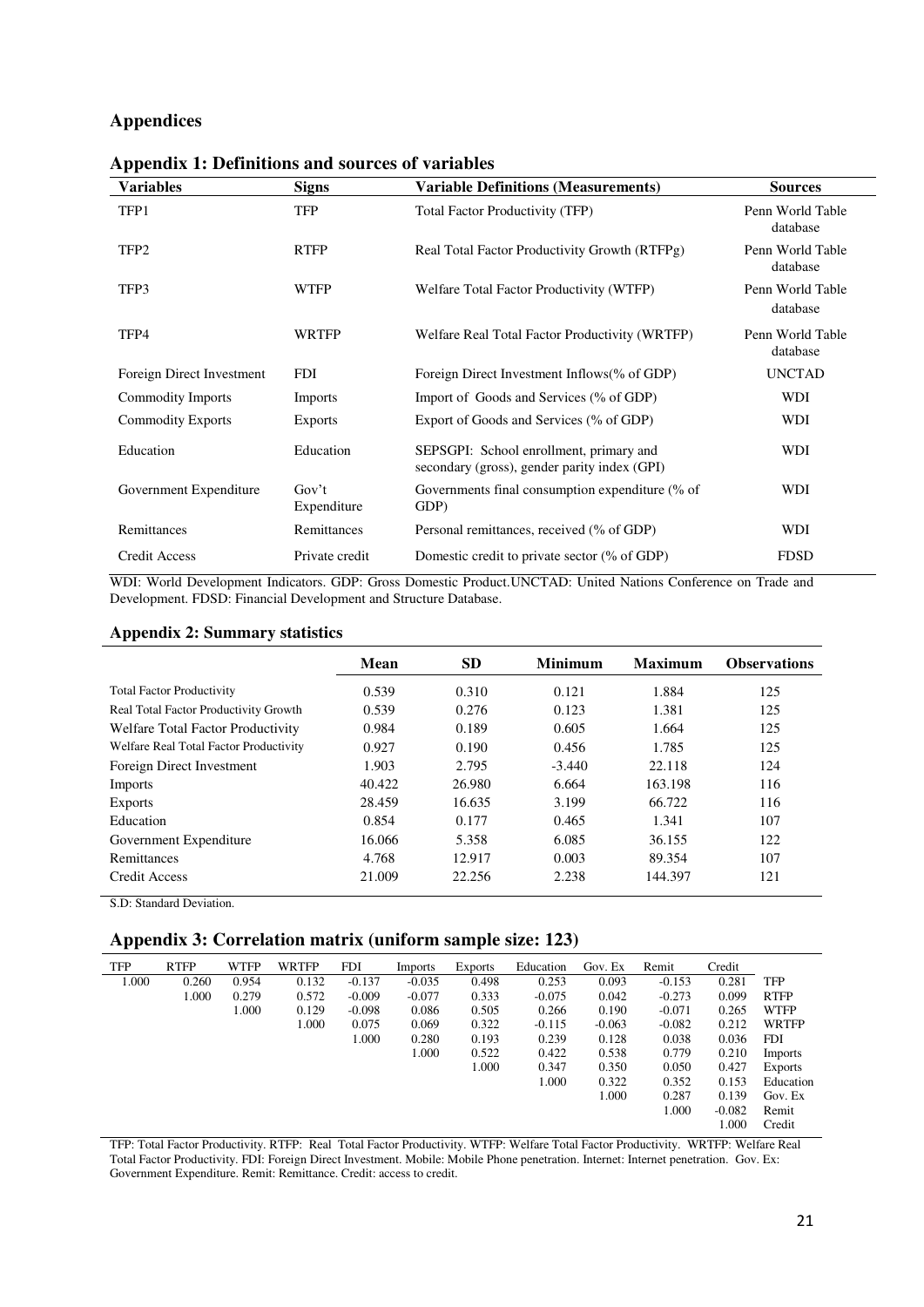# **References**

Abdallah, Z. T., (2016). "An Evaluation of Simultaneous Openness Hypothesis in the Context of Stock Market Development: Evidence from a Panel of Fifty Three Countries Based a GMM Study". *Modern Economy*, 7(2), 153-163.

Abramovitz, M. (1986). "Catching up, forging ahead, and falling behind". *The Journal of Economic History*, 46(02), pp. 385-406.

Adam, I. O., Musah, A., & Ibrahim, M., (2017). "Putting the Cart before the Horse? Re-Examining the Relationship between Domestic Savings and Economic Growth in Selected Sub-Saharan African Countries", *Journal of African Business*, 18(1), pp. 102-123.

Agoba, A. M., Abor, J., Osei, K. A., & Sa-Aadu, J. (2020). "Do independent Central Banks Exhibit Varied Bahaviour in Election and Non-Election Years: The Case of Fiscal Policy in Africa". *Journal of African Business*, 21(1), pp. 105-125.

Ahouakan, E. W. V., & Diene, M., (2017). "Does School Quality Matter? Primary Schools Characteristics and Child Labour Intensity in Senegal," *Journal of African Development*, 19(1), pp. 113-131.

Ajayi, M. A., & Aluko, O. A., (2019). "Testing the Validity of the Simultaneous Openness Hypothesis in Nigeria (1990–2015)", *African Development Review*, 31(1), pp. 58-70.

Al-Fayoumi, N., & Abuzayed, B., (2014). "Does openness enhance financial sector development? The experience of the Arab world", *EuroMed Journal of Business*, 9(3), pp. 318-332.

Amavilah, A., Asongu, S. A., & Andrés, A. R., (2017). "Effects of globalization on peace and stability: Implications for governance and the knowledge economy of African countries", *Technological Forecasting and Social Change*, 122(C), pp. 91-103.

Arellano, M., & Bond, S., (1991). "Some tests of specification for panel data: Monte Carlo evidence and an application to employment equations". *The Review of Economic Studies*, 58(2), pp. 277-297.

Arellano, M., & Bover, O. (1995). "Another look at the instrumental variable estimation of errorcomponents models". *Journal of Econometrics,* 68(1), pp. 29–52.

Asiedu, E., (2014). "Does Foreign Aid in Education Promote Economic Growth? Evidence From Sub-Saharan Africa", *Journal of African Development*, 16(1), pp. 37-59.

Asongu, S.A. (2013), "Globalization and Africa: implications for human development", *International Journal of Development Issues*, 12(3), pp. 213-238.

Asongu, S. A. (2014a). "Financial development dynamic thresholds of financial globalisation: evidence from Africa", *Journal of Economics Studies*, 41(2), pp. 166-195.

Asongu, S. A., (2014b). "Globalisation (fighting) corruption and development. How are these phenomena linearly and non-linearly related in wealth effects?", *Journal of Economic Studies*, 41(3), pp. 346-369.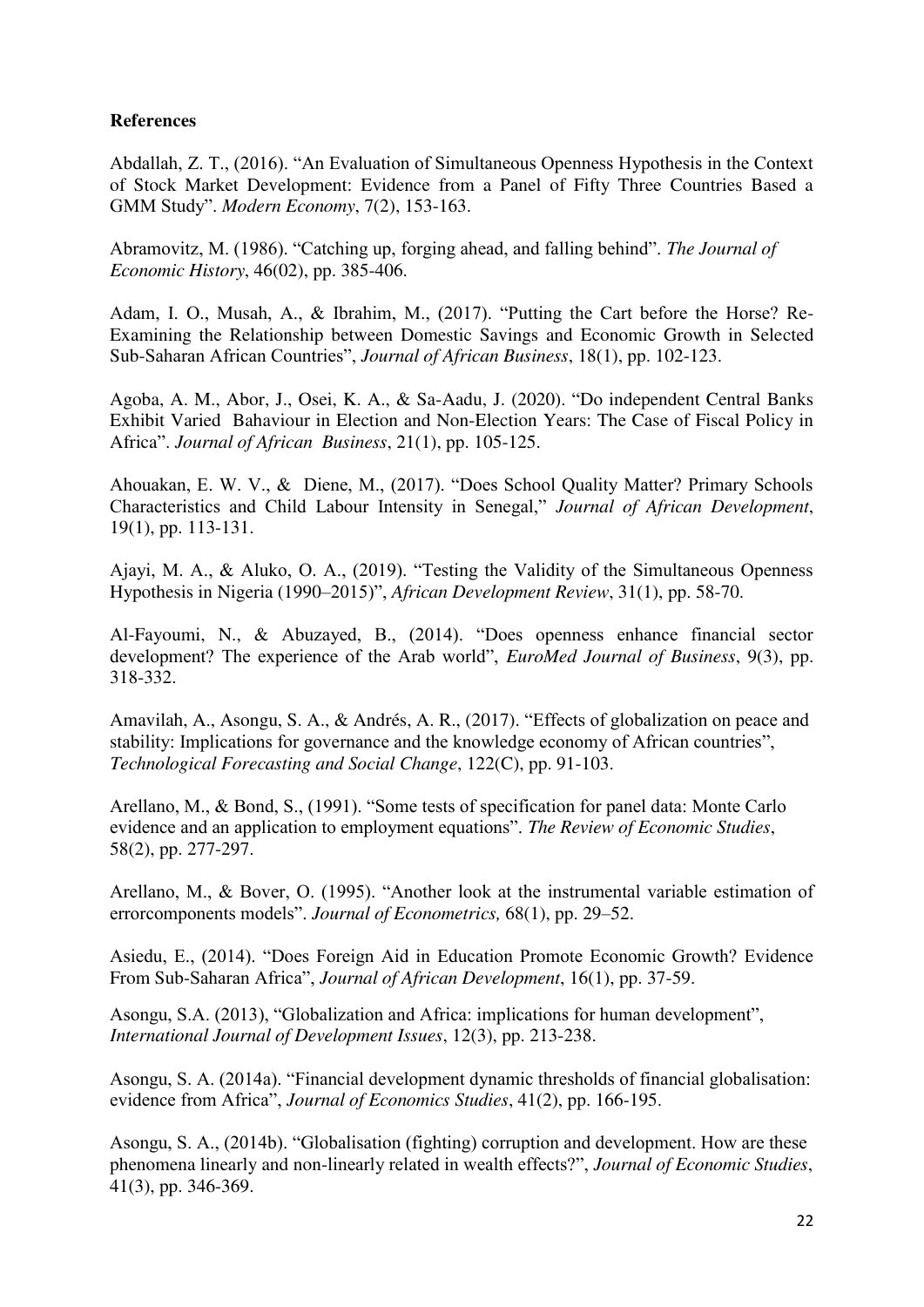Asongu, S. A., (2015). "Finance and growth: New evidence from Meta-analysis", *Managerial Finance*, 41(6), pp. 615-639.

Asongu, S. A., (2017). "Knowledge Economy Gaps, Policy Syndromes, and Catch-Up Strategies: Fresh South Korean Lessons to Africa", *Journal of the Knowledge Economy*, 8(1), pp 211–253

Asongu, S. A., (2020). "Financial Access and Productivity Dynamics in Sub-Saharan Africa", *International Journal of Public Administration*, DOI: 10.1080/01900692.2019.1664570

Asongu, S. A., Biekpe, N., & Tchamyou, V. S., (2019). ""Remittances, ICT and doing business in Sub-Saharan Africa", *Journal of Economic Studies*, 46(1), pp.35-54

Asongu, S. A, & De Moor, L., (2017). "Financial Globalisation Dynamic Thresholds for Financial Development: Evidence from Africa", *European Journal of Development Research*, 29(1), pp.192-212.

Asongu, S. A., le Roux, S, & Biekpe, N., (2017). "Environmental Degradation, ICT and Inclusive Development in Sub-Saharan Africa", *Energy Policy*, 111(December), pp.353-361.

Asongu, S. A., Nnanna, J., & Acha-Anyi, P. N., (2020). "The Openness Hypothesis in the Context of Economic Development in Sub-Saharan Africa: the Moderating role of Trade Dynamics on FDI", *African Governance and Development Institute Working Paper*.

Asongu, S. A., & Nwachukwu, J. C., (2017a). "Globalization and Inclusive Human Development in Africa", *Man and the Economy*, 4(1), pp. 1-24.

Asongu, S. A., & Nwachukwu, J. C., (2017b). "The Comparative Inclusive Human Development of Globalisation in Africa", *Social Indicators Research*, 134(3), pp. 1027-1050.

Asongu, S. A., & Nwachukwu, J. C., (2017c)."Foreign Aid and Inclusive Development: Updated Evidence from Africa, 2005–2012", *Social Science Quarterly*, 98(1), pp. 282-298.

Asongu, S. A., & Nwachukwu, J. C., (2017d)."Quality of Growth Empirics: Comparative Gaps, Benchmarking and Policy Syndromes", *Journal of Policy Modeling*, 39(5), pp.861-882.

Asongu, S. A., &Odhiambo, N. M., (2020a). "Insurance Policy Thresholds for Economic Growth in Africa", *The European Journal of Development*. DOI: 10.1057/s41287-019-00234- 2.

Asongu, S. A., &Odhiambo, N. M., (2020b). "Foreign direct investment, information technology and economic growth dynamics in Sub-Saharan Africa", *Telecommunications Policy*, DOI: 10.1016/j.telpol.2019.101838.

Baliamoune, M. (2009). "Openness, Growth and Convergence in Africa: Evidence from 1980-1999 Data". *Journal of African Development*, 11(1), pp. 109-126.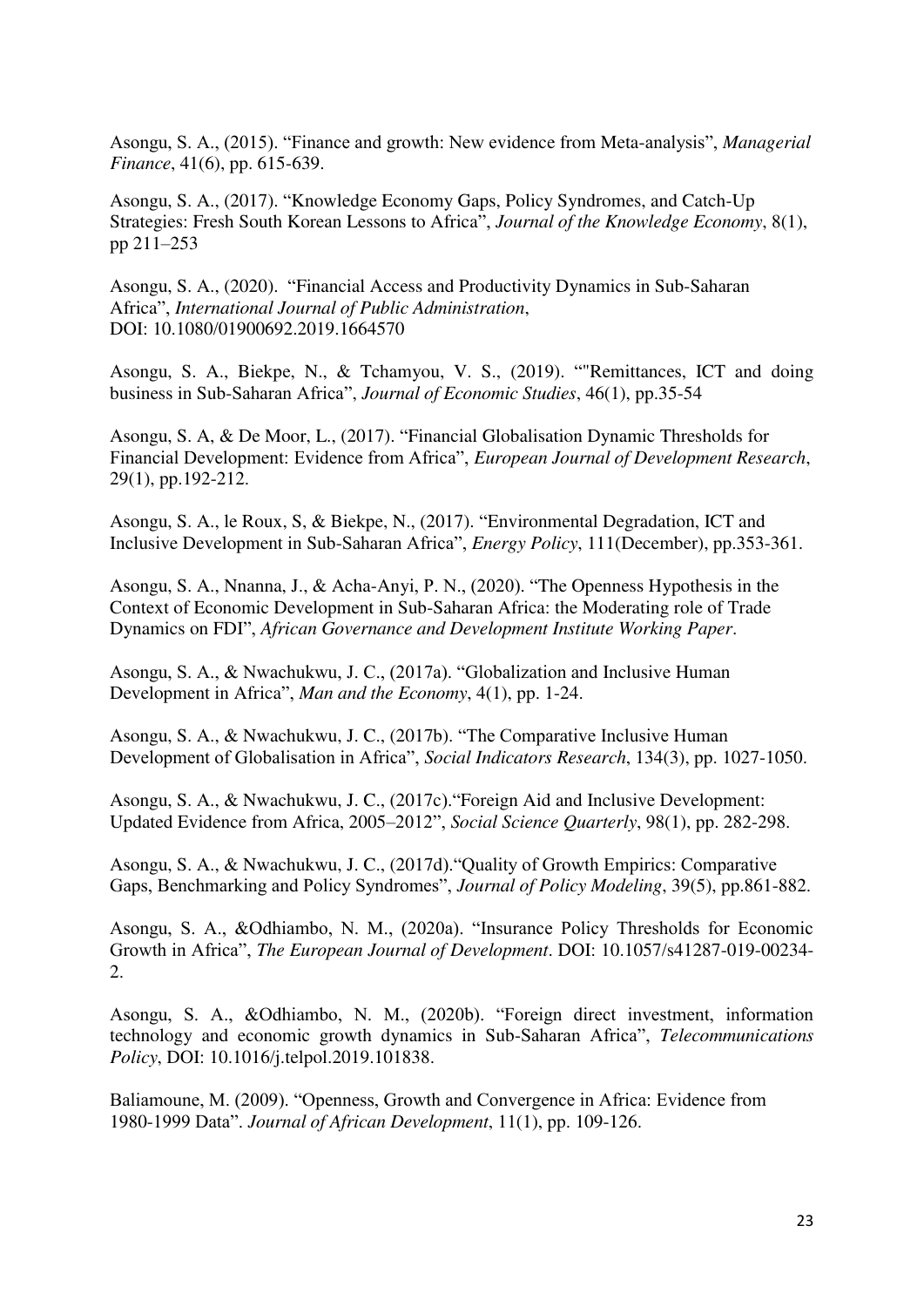Baliamoune-Lutz, M. (2011). "Growth by Destination (Where You Export Matters): Trade with China and Growth in African Countries". *African Development Review*, *23*(2), pp. 202- 218.

Baltagi, B.H., Demetriades,P.O.,& Law,S.H., (2009). "Financial development and openness: Evidence from panel data," *Journal of Development Economics*, 89(2), pp. 285-296.

Barro, J. R., (2003). "Determinants of Economic Growth in a Panel of Countries", *Annals of Economics and Finance*, 4(2), pp. 231-274.

Barro, J. R.,&Sala-i-Martin, X. (1998). "Economic Growth. The MIT Press, Cambridge, MA.

Beck, T., Demirgüç-Kunt, A., &Levine, R. (2003)."Law and Finance: Why Does Legal Origin Matter?"*Journal of Comparative Economics*, 31(4), pp. 653–675.

Becker, G. S., Laeser, E. L., & Murphy, K. M. (1999). "Population and economic growth". *American Economic Review*, 89(2), pp. 145-149.

Bicaba, Z., Brixiova, Z., & Ncube, M., (2017). "Can Extreme Poverty in Sub-Saharan Africa be Eliminated by 2030?," *Journal of African Development*, 19(2), pp. 93-110.

Blundell, R., & Bond, S., (1998). "Initial conditions and moment restrictions in dynamic panel data models". *Journal of Econometrics*, 87(1), pp. 115-143.

Boamah, N. A. (2017). "The relevance of global sector influence in African sector portfolios," *African Journal of Economic and Management Studies*, 8(2), pp. 205-220.

Boateng, A., Asongu, S. A., Akamavi, R., & Tchamyou, V. S., (2018). "Information Asymmetry and Market Power in the African Banking Industry", *Journal of Multinational Financial Management,* 44(March), pp. 69-83*.*

Bond, S., Hoeffler, A., & Tample, J., (2001). "GMM Estimation of Empirical Growth Models", University of Oxford, Oxford.

Borensztein, E., de Gregorio, J., & Lee, J., (1998). "How does foreign direct investment affect economic growth", *Journal of International Economics*, 45(1), pp.115-135.

Brambor, T., Clark, W. M., & Golder, M., (2006). "Understanding InteractionModels:Improving Empirical Analyses", *Political Analysis*, 14 (1), pp. 63-82.

Cheruiyot, K. J., (2017). "Determinants of Technical Efficiency in Kenyan Manufacturing Sector", *African Development Review*, 29(1), pp. 44-55.

Cisse, F., (2017). "Do Firms Learn by Exporting or Learn to Export? Evidence from Senegalese Manufacturing Firms," *Journal of African Development*, 19(1), pp. 133-160.

Devarajan,S., Easterly, W.R., & Pack, H., (2003). "Low Investment Is Not the Constraint on African Development", *Economic Development and Cultural Change*, 51(3), pp. 547-571.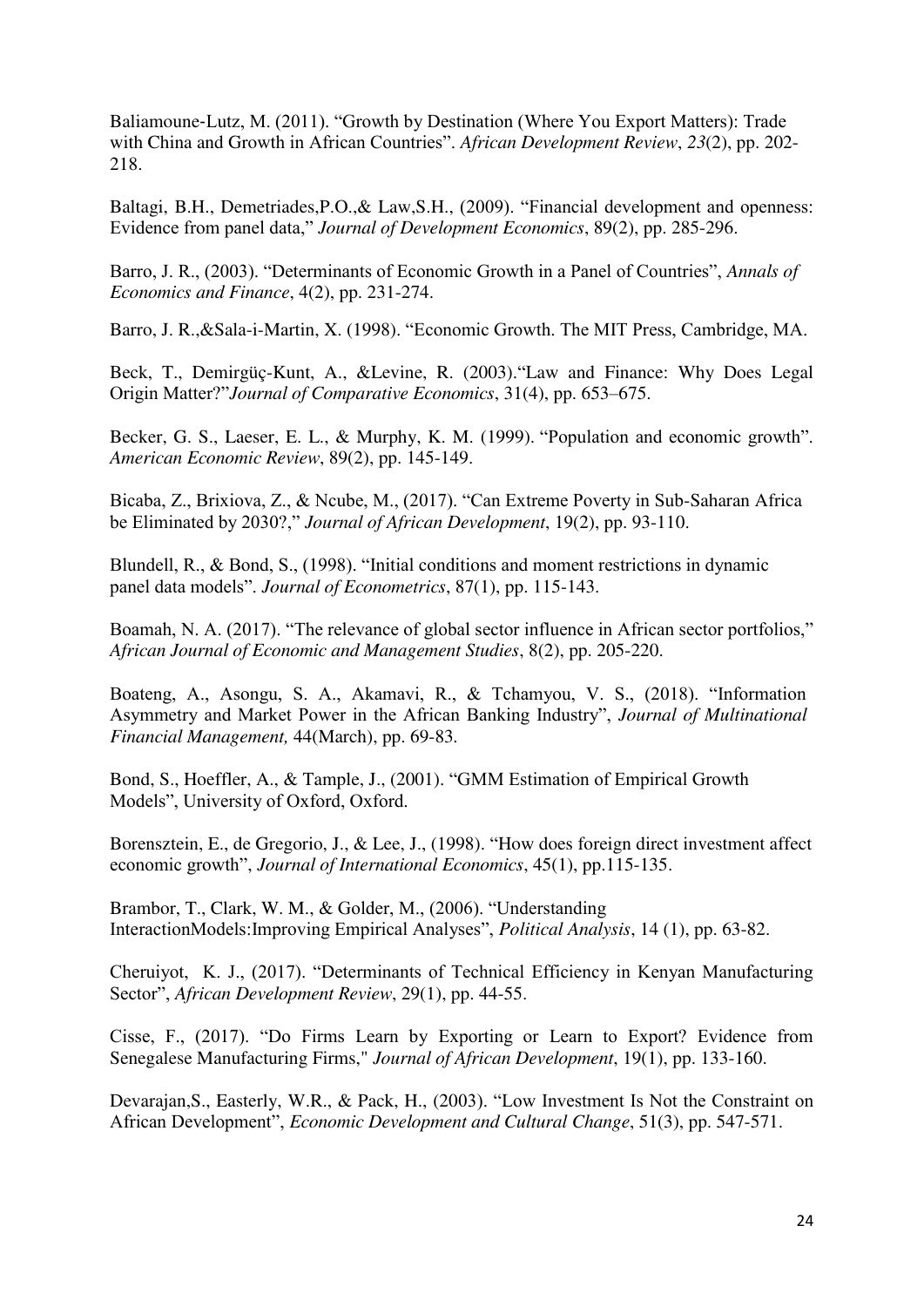Dunne, J. P., & Nicholas Masiyandima, N., (2017). "Bilateral FDI from South Africa and Income Convergence in SADC," *African Development Review*, 29(3), pp. 403-415.

Durlauf, S., Johnson, P. & Temple, J. (2005). "Growth econometrics", in Aghion, P. and Durlauf, S. (Eds.), Handbook of Economic Growth, Elsevier, North Holland.

Easterly, W., & Levine, R. (2001). "It's Not Factor Accumulation: Stylized Facts and Growth Models". *World Bank Economic Review*,15(2), pp. 177–220.

Efobi, R., Asongu, S., Okafor, C., Tchamyou, S.,&Tanankem, B., (2019). "Remittances, finance and industrialisation in Africa", *Journal of Multinational Financial Management*, 49( March), pp. 54-66.

Elu, J.U. & Price, G.N., (2010). "Does China Transfer Productivity Enhancing Technology to Sub-Saharan Africa? Evidence from Manufacturing Firms", *African Development Review*, 22(S1), pp. 587–598.

Elu, J. U., & Price, G. N., (2017). "Science Labor Supply in Sub-Saharan Africa: Is There a Gender Disparity in Preferences?," *African Development Review*, 29(3), pp. 367-375,

Fanta,, A. B & Makina, D., (2017). "Equity, Bonds, Institutional Debt and Economic Growth: Evidence from South Africa," *South African Journal of Economics*, 85(1), pp. 86-97.

FAO (2017). "Agribusiness and value chains", Food and Agricultural Organisation of the United Nations.<http://www.fao.org/3/a-i6811e.pdf>(Accessed: 27/07/2018).

Fedderke, J. W., & Mengisteab, D. K., (2017). "Estimating South Africa's Output Gap and Potential Growth Rate," *South African Journal of Economics*, 85(2), pp.161-177.

Gammoudi, M, Cherif, M., &Asongu, S. A., (2016)."FDI and growth in the MENA countries: are the GCC countries different?" *African Governance and Development Institute*No. WP/16/015, Yaoundé

Gui-Diby, S . L., (2018). "Impact of foreign direct investments on economic growth in Africa: Evidence from three decades of panel data analyses", *Research in Economics*, 68(3), pp. 248- 256.

Grennes, T. (2003). "Creative destruction and globalization", *Cato Journal*, 22(3), pp. 543- 558.

Grossman, G.,& Helpman, E.,(1991). Innovation and Growth in Global Economy. MIT Press, Cambridge, MA.

Hassan, M. K. (2005). "FDI, information technology and economic growth in the mena region". 10th ERF paper

<http://www.mafhoum.com/press6/171T42.pdf>(Accessed: 21/02/2019).

Hauner, D., Prati, A., & Bircan, C., (2013). "The interest group theory of financial development: evidence from regulation", *Journal of Banking & Finance*, 37(2013), pp. 895- 906.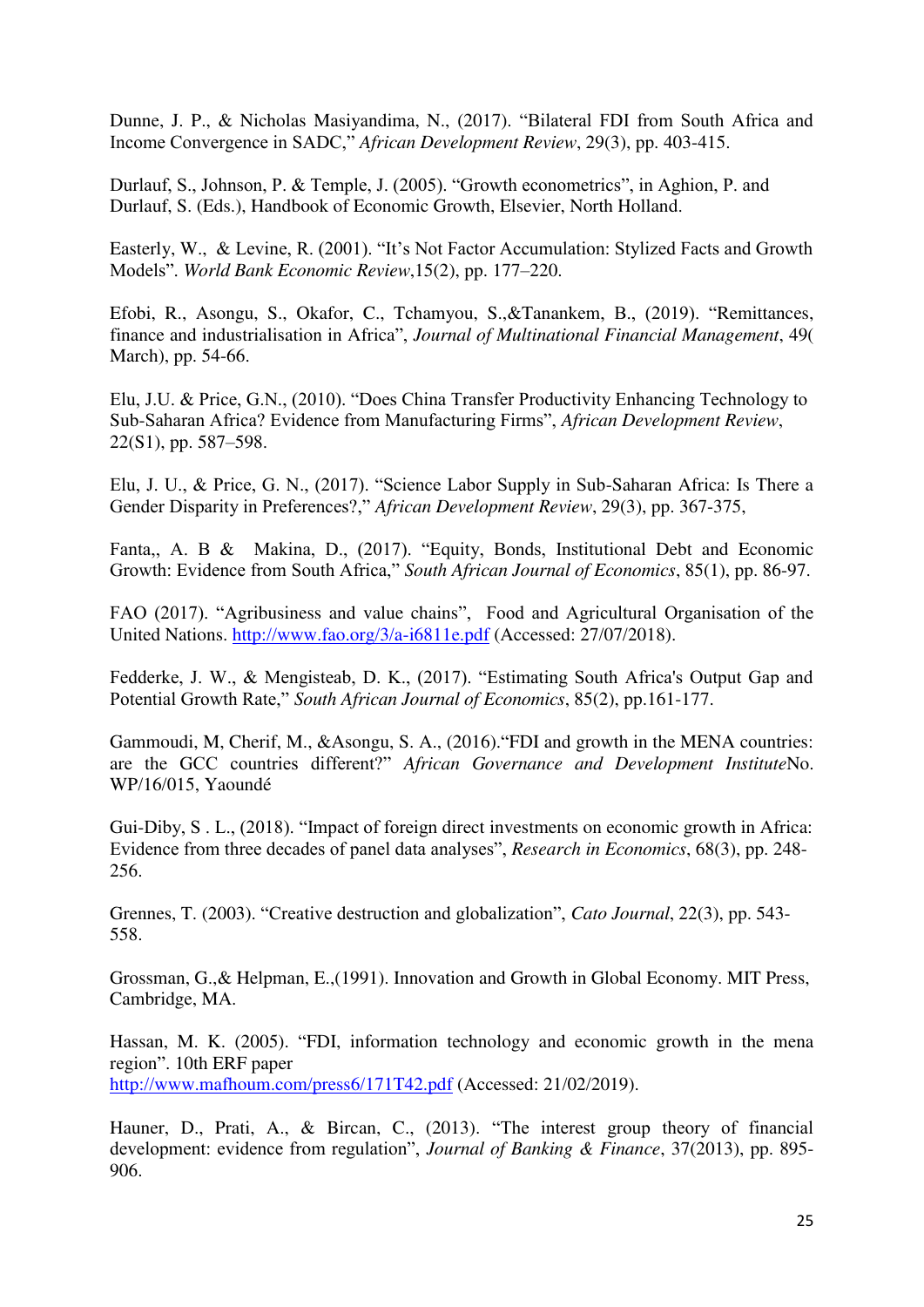Heady, D. D., & Hodge, A. (2009). "The effect of population growth on economic growth: A meta-regression analysis of the macroeconomic literature". *Population and Development Review*, 35(2), pp. 221-248.

Holmes, T.J. & J.A. Schmitz, J. A., (1995). "Resistance to New Technology and Trade between Areas". Reserve Bank of Minneapolis Quarterly Review, 19(1), pp. 1-14.

Hussien, A., Ahmed, S., & Yousaf, M., (2012). "Does Trade Policy Explain Total Factor Productivity Differences Across Countries?", *MPRA Paper* No. 86594, Munich. [https://mpra.ub.uni-muenchen.de/86594/9/MPRA\\_paper\\_86594.pdf](https://mpra.ub.uni-muenchen.de/86594/9/MPRA_paper_86594.pdf) (Accessed: 03/03/2019).

Islam, N., (1995). "Growth Empirics: A Panel Data Approach", *The Quarterly Journal of Economics*, 110(4), pp. 1127-1170.

Jensen, N.M., (2008). Nation-States and the Multinational Corporation: A Political Economy of Foreign Direct Investment. Princeton University Press.

Javorcik, B.S., (2004). "Does Foreign Direct Investment Increase the Productivity of Domestic Firms? In Search of Spillovers Through Backward Linkages". *American Economic Review*, 94(3), pp. 605–627.

Karimu, A., & Marbuah, G., (2017). "Re-examining the financial development-openness nexus: nonparametric evidence for developing countries", *Journal of Applied Economics*, 20(2), pp. 373-394.

Klenow P.J. & Rodriguez-Clare, A., (1997). "The Neoclassical Revival in Growth Economics: Has It Gone Too Far?".*NBER Macroeconomics Annual,* 73–114.

Kreuser, C. F., & Newman, C., (2018). "Total Factor Productivity in South African Manufacturing Firms," *South African Journal of Economics*, 86(S1), pp. 40-78.

Law, S. H., (2017). "Openness and Financial Development: Panel Data Evidence from Various Stages of Economic Development", *Journal of Emerging Market Finance*, 6(2), pp. 145-165.

Love, I., &Zicchino, L. (2006). "Financial Development and Dynamic Investment Behaviour: Evidence from Panel VAR".*The Quarterly Review ofEconomics andFinance*, 46(2), pp. 190– 210.

Maryam, K., & Jehan, Z., (2018). "Total Factor Productivity Convergence in Developing Countries: Role of Technology Diffusion," *South African Journal of Economics*, 86(2), pp. 247-262.

Melitz, M.J., (2003). "The Impact of Trade on Intra-Industry Reallocations and Aggregate Industry Productivity". *Econometrica*, 71(6), pp. 1695-1725.

Meniago, C., & Asongu, S. A., (2018). "Revisiting the Finance-Inequality Nexus in a Panel of African Countries", *Research in International Business and Finance*, 46 (December), pp. 399- 419.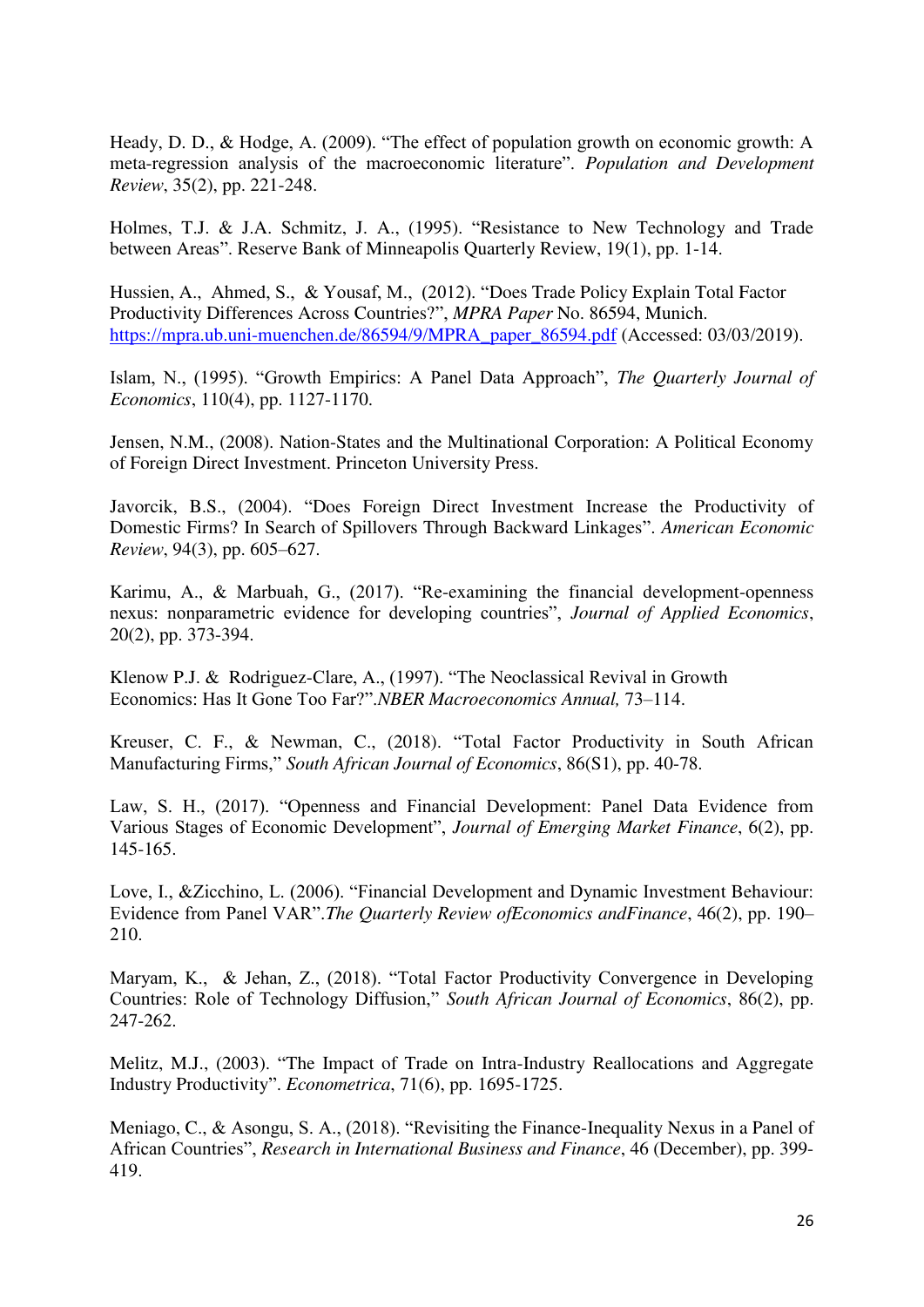Meniago, C., & Asongu, S. A., (2019). "Harnessing FDI spillovers on TFP and economic growth in Sub-Saharan Africa: the relevance of value chains across economic sectors", *African Governance and Development Institute Working Paper* , Yaoundé.

Nelson, R.R. & Howard Pack, H. (1999). "The Asian Growth Miracle and Modern Growth Theory". *Economic Journal* 109(457), pp. 416–36.

Nyasha, S., & Odhiambo, N. M. (2015a). "Do banks and stock market spur economic growth? Kenya's experience", *International Journal of Sustainable Economy*, 7(1), pp. 54-65.

Nyasha, S., & Odhiambo, N. M. (2015b). "The Impact of Banks and Stock Market Development on Economic Growth in South Africa: An ARDL-bounds Testing Approach", *Contemporary Economics*, 9(1), pp. 93-108.

Onanuga, O. T. (2016). "Do Financial and Trade Openness Lead to Financial Sector Development in Nigeria ?" *Zagreb International Review of Economics & Business*, 19(2), pp. 57-68.

Osabuohien, E. S., & Efobi, U. R., (2013). "Africa's money in Africa", *South African Journal of Economics*, 81(2), pp. 292-306.

Petrakis, P. E., & Stamatakis, D., (2002). "Growth and educational levels: a comparative analysis", *Economics of Education Review*, 21(2), pp.513-521.

Petras, J., & Veltmeyer, H., (2001), Globalization Unmasked: Imperialism in the 21st Century, Zed Books, London.

Rajan, R.G.,&Zingales, L., (2003)."The Great Reversal: The Politics of Financial Development in the Twentieth Century". *Journal of Financial Economics*, 69(2003), pp. 5-50.

Romer, P. M., (1986). "Increasing returns and Long-run growth"*. Journal of Political Economy*, 94(5), pp. 1002-1037.

Romer , P. M.,(1990). "Endogenous Technological Change," *Journal of Political Economy*, 98(5), pp. S71-S102.

Romer, P. M., (1993). "Idea gaps and object gaps in economic development". *Journal of monetary economics*, 32(3), pp. 543-573.

Roodman, D. (2009). "How to Do Xtabond2: An Introduction to Difference and System GMM in Stata".*Stata Journal*, 9(1), pp. 86–136.

Sahoo, P., Dash, R. K., & Nataraj, G., (2010). "Infrastructure Development and Economic Growth in China", *IDE Discussion Paper* No. 261, Chiba.

Sakyi, D., & Egyir, J., (2017). "Effects of trade and FDI on economic growth in Africa: an empirical investigation", *Transnational Corporations Review*, 9(2), pp. 66-87.

Scholte , J. A. (2000). Globalisation: A Critical Introduction, St. Martin's Press Inc, New York, NY.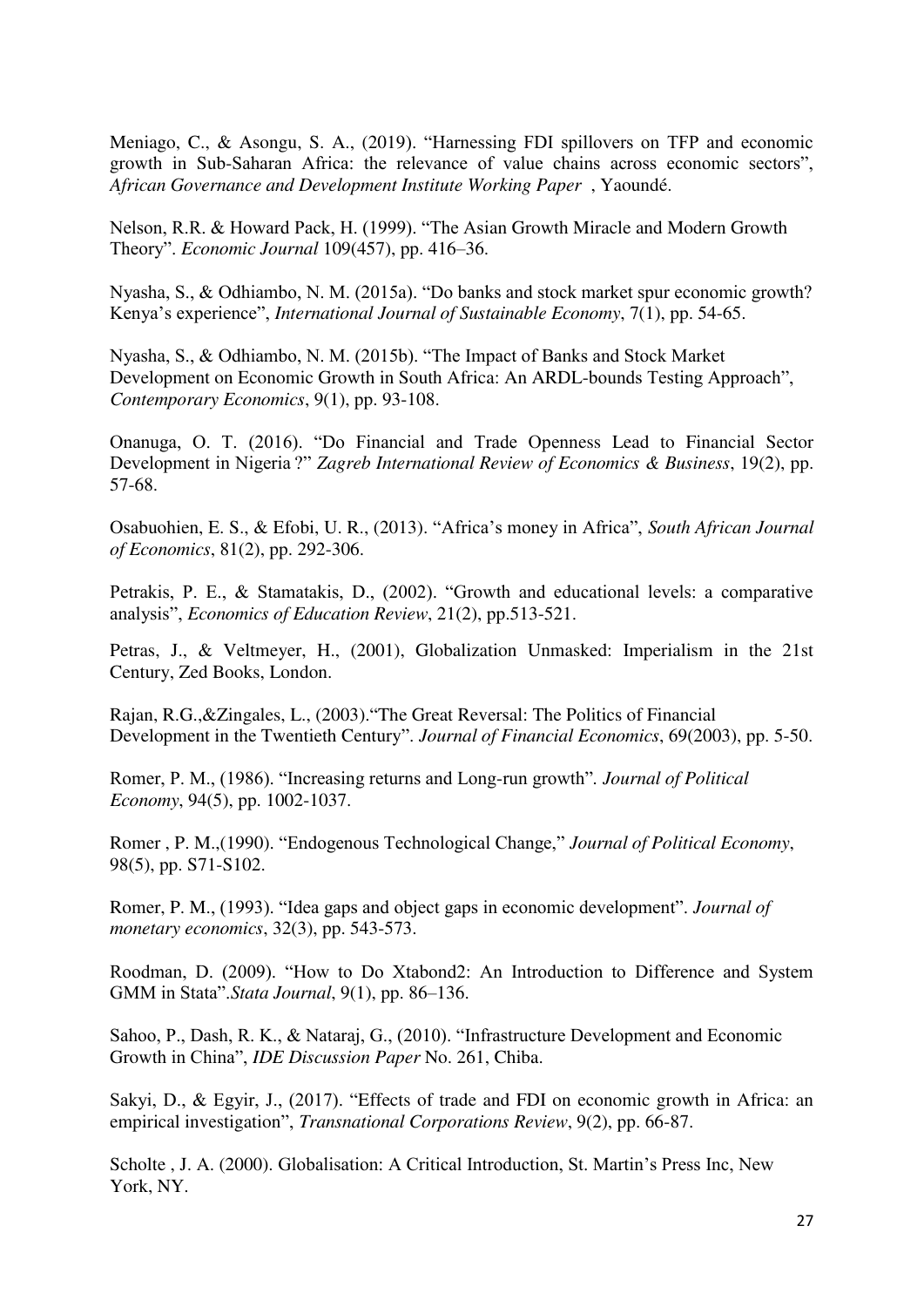Sirgy, M.J., Lee, D.J., Miller, C., & Littlefield, J. E., (2004). "The impact of globalization on a country's quality of life: toward an integrated model", *Social Indictors Research*, 68(3), pp. 251-298.

Smart, B. (2003). Economy, Culture and Society: A Sociological Critique of Neo-liberalism, Open University Press, Buckingham.

Solow R. M., (1956). "A contribution to the theory of economic growth", *Quarterly Journal ofEconomics*, 70(1), pp. 65-94

Ssozi, J., & Asongu, S. A., (2016a). "The Comparative Economics of Catch-up in Output per Worker, Total Factor Productivity and Technological Gain in Sub-Saharan Africa", *African Development Review*, 28(2), pp. 215-228.

Ssozi, J., & Asongu, S. A., (2016b). "The Effects of Remittances on Output per Worker in Sub-Saharan Africa: A Production Function Approach", *South African Journal of Economics*, 84(3), pp. 400-421.

Taylor, M., &Thrift, N., (2013). The Geography of Multinationals: Studies in the Spatial Development and Economic Consequences of Multinational Corporations. Routledge.

Tchamyou, V. S, (2017). "The Role of Knowledge Economy in African Business", *Journal of the Knowledge Economy*, 8(4), pp. 1189–1228.

Tchamyou, V. S., (2020). "Education, Lifelong learning, Inequality and Financial access: Evidence from African countries".*Contemporary Social Science*. DOI: 10.1080/21582041.2018.1433314.

Tchamyou, V. S., (2019)."The Role of Information Sharing in Modulating the Effect of Financial Access on Inequality".*Journal of African Business,* 20(3), pp. 317-338.

Tchamyou, V. S., &Asongu, S. A., (2017). "Information Sharing and Financial Sector Development in Africa", *Journal of African Business*, 18(7), pp. 24-49.

Tchamyou, V. S., Asongu, S. A., & Nwachukwu, J. C., (2018). "Effects of asymmetric information on market timing in the mutual fund industry", *International Journal of Managerial Finance*, 14(5), pp.542-557.

Tchamyou, V.S., Erreygers, G., & Cassimon, D., (2019). "Inequality, ICT and Financial Access in Africa", *Technological Forecasting and Social Change*,139(February), pp. 169- 184.

Temple, J. (1999). "The New Growth Evidence". *Journal of Economic Literature*, 37(1), pp. 112-156.

Toone, J.E., (2013). "Mirage in the Gulf?: Examining the Upsurge in FDI in the GCC and Its Legaland Economic Implications for the MENA Region" (SSRN Scholarly Paper No. ID 2150603). Social Science Research Network, Rochester, NY.